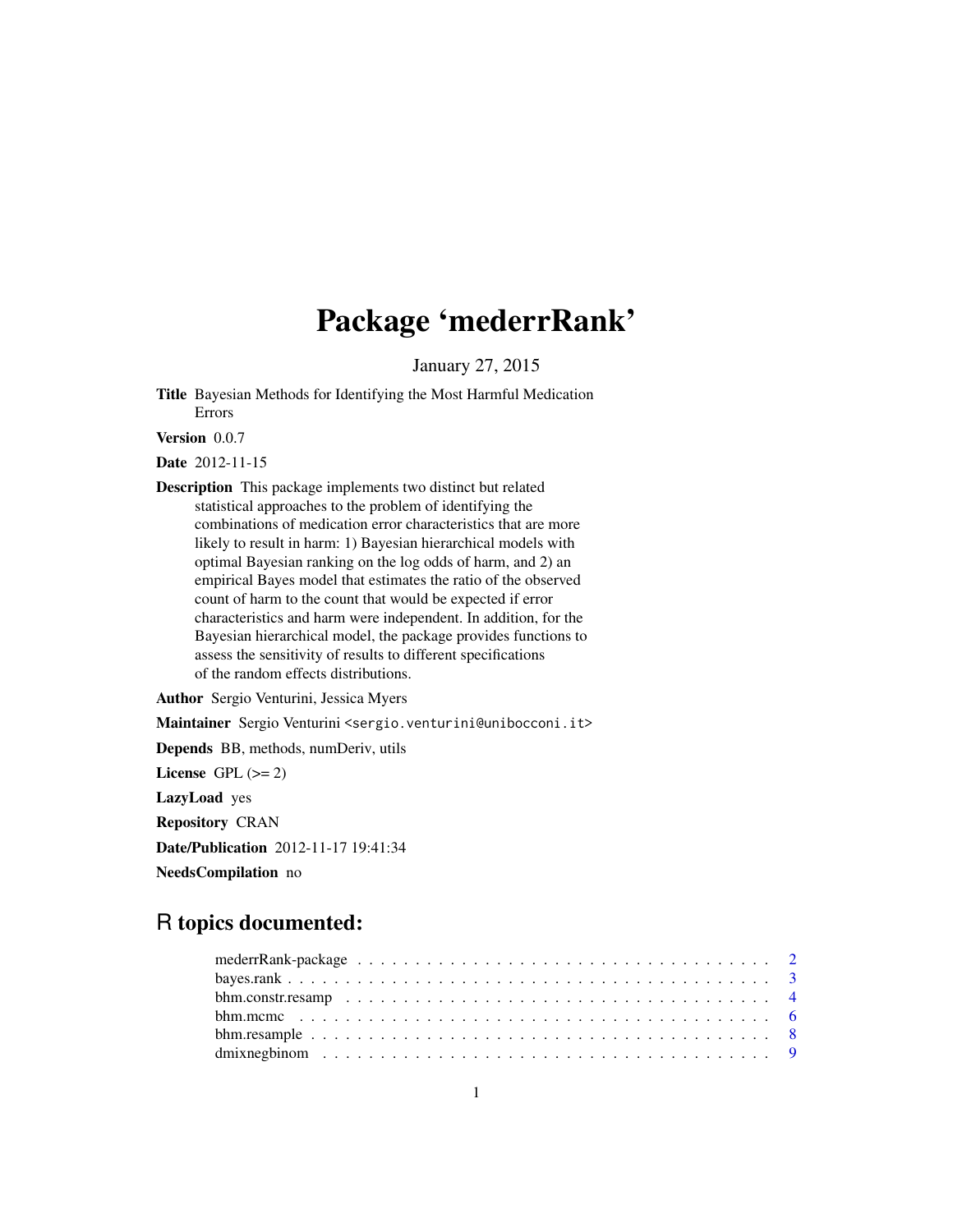<span id="page-1-0"></span>

| mederi Data-class $\ldots \ldots \ldots \ldots \ldots \ldots \ldots \ldots \ldots \ldots \ldots \ldots \ldots$ |  |
|----------------------------------------------------------------------------------------------------------------|--|
|                                                                                                                |  |
|                                                                                                                |  |
|                                                                                                                |  |
|                                                                                                                |  |
|                                                                                                                |  |
|                                                                                                                |  |
|                                                                                                                |  |

mederrRank-package *Bayesian Methods for Identifying the Most Harmful Medication Errors*

### <span id="page-1-1"></span>Description

This package implements two distinct but related statistical approaches to the problem of identifying the combinations of medication error characteristics that are more likely to result in harm: 1) Bayesian hierarchical models with optimal Bayesian ranking on the log odds of harm, and 2) an empirical Bayes model that estimates the ratio of the observed count of harm to the count that would be expected if error characteristics and harm were independent. In addition, for the Bayesian hierarchical model, the package provides functions to assess the sensitivity of results to different specifications of the random effects distributions.

### Details

| Package:  | mederrRank       |
|-----------|------------------|
| Type:     | Package          |
| Version:  | 0.0.6            |
| Date:     | $2011 - 05 - 03$ |
| License:  | GPL 2 or greater |
| LazyLoad: | yes              |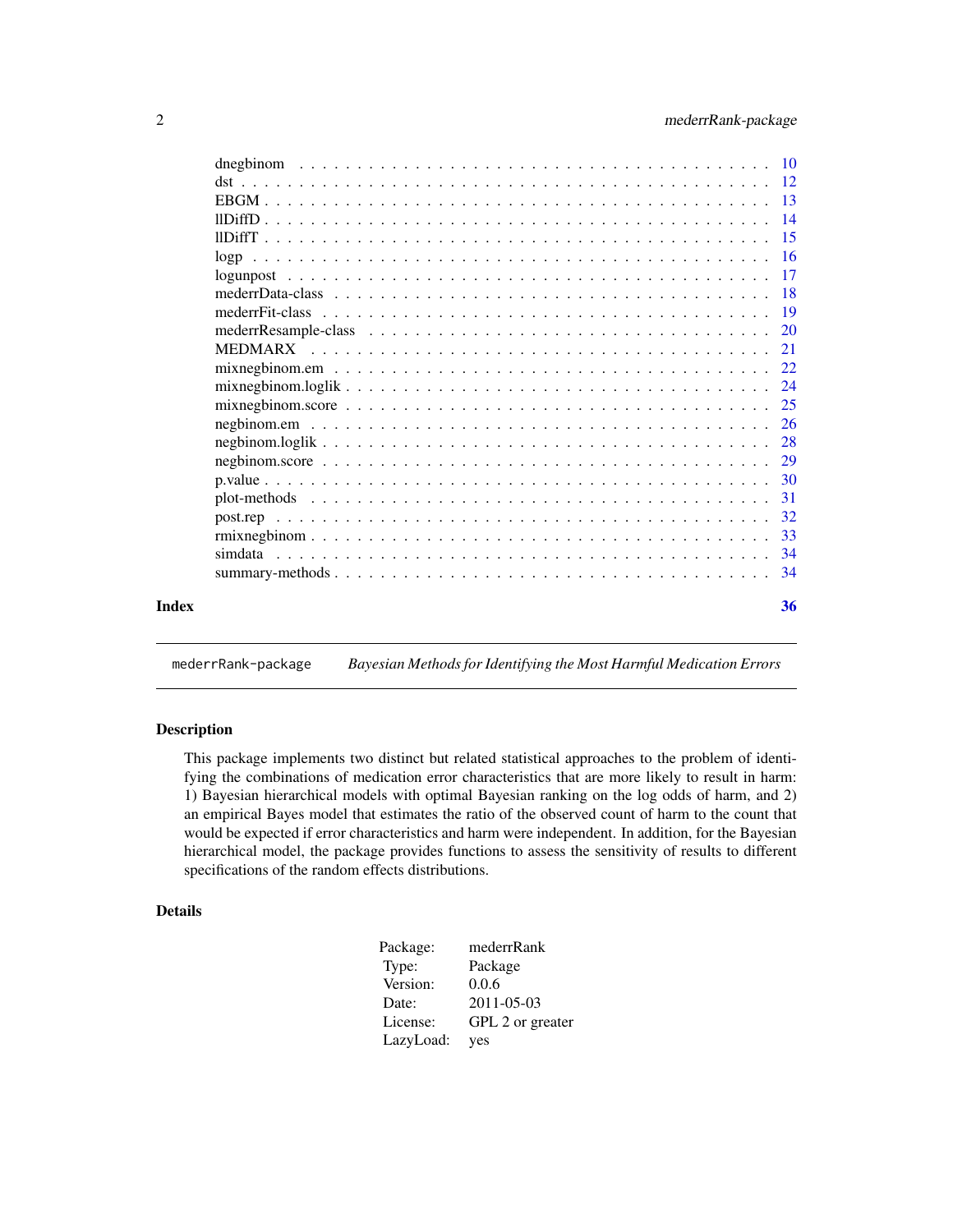#### <span id="page-2-0"></span>bayes.rank 3

The package is loaded with the usual library(mederrRank) command. The most important functions are [bhm.mcmc](#page-5-1), [bhm.resample](#page-7-1) and [mixnegbinom.em](#page-21-1).

#### Author(s)

Sergio Venturini <sergio.venturini@unibocconi.it>,

Jessica A. Myers <jmyers6@partners.org>

### References

Myers, J. A., Venturini, S., Dominici, F. and Morlock, L. (2011), "Random Effects Models for Identifying the Most Harmful Medication Errors in a Large, Voluntary Reporting Database". Technical Report.

#### See Also

[bayes.rank](#page-2-1), [bhm.mcmc](#page-5-1), [bhm.resample](#page-7-1), [mixnegbinom.em](#page-21-1).

<span id="page-2-1"></span>bayes.rank *Optimal Bayesian Ranking*

### **Description**

This function estimates the ranks of the log odds of harm of the various medication error profiles as described in Myers et al. (2011).

#### Usage

bayes.rank(model)

#### Arguments

model a [mederrFit](#page-18-1) object.

#### Details

Using the posterior samples of the  $\theta_i$ , the function estimates the ranks of the log odds of harm of the various error profiles. Optimal Bayesian ranking gives estimates of rank for profile  $i$  as

$$
\hat{R}_i = \sum_{k=1}^n \hat{P}(\theta_k \le \theta_i | \mathbf{y}, \mathbf{N}),
$$

where  $\hat{P}(\theta_k \leq \theta_i | \mathbf{y}, \mathbf{N})$  is the posterior probability that  $\theta_k \leq \theta_i$ .

### Value

bayes.rank returns the numerical vector of Optimal Bayesian ranks for the chosen [mederrFit](#page-18-1) model (see the references for the details).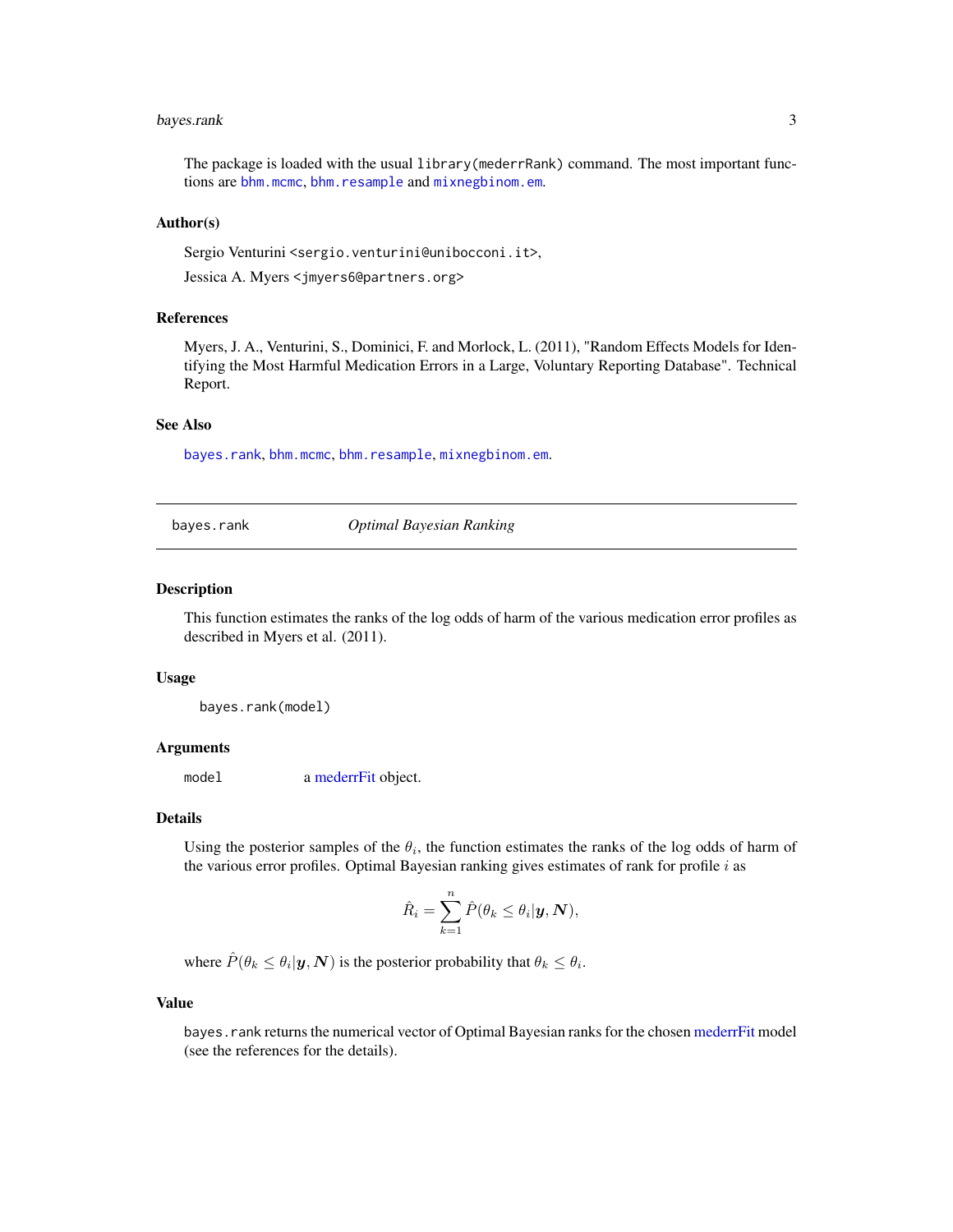#### <span id="page-3-0"></span>Author(s)

Sergio Venturini <sergio.venturini@unibocconi.it>,

Jessica A. Myers <jmyers6@partners.org>

#### References

Myers, J. A., Venturini, S., Dominici, F. and Morlock, L. (2011), "Random Effects Models for Identifying the Most Harmful Medication Errors in a Large, Voluntary Reporting Database". Technical Report.

#### See Also

[bhm.constr.resamp](#page-3-1), [bhm.mcmc](#page-5-1).

### Examples

```
## Not run:
 data("simdata", package = "mederrRank")
 summary(simdata)
 fit \le bhm.mcmc(simdata, nsim = 1000, burnin = 500, scale.factor = 1.1)
 ranks <- bayes.rank(fit)
 summary(ranks)
 ## End(Not run)
bhm.constr.resamp Markov Chain Monte Carlo Estimation (Step 2) of the Bayesian Hier-
```
### <span id="page-3-1"></span>Description

This function represents the "constructor" function for the resampling procedure used in this package. [bhm.resample](#page-7-1) calculates the importance ratios, and performs the sampling, and then this function constructs the resampled model based on that information.

*archical Model for Identifying the Most Harmful Medication Errors*

#### Usage

```
bhm.constr.resamp(model, resample, k, eta)
```
#### Arguments

| model    | an object of class "mederrFit".                                              |
|----------|------------------------------------------------------------------------------|
| resample | an object of class "mederrResample".                                         |
| k.       | $k$ (number of degrees of freedom) value to use in the resampling procedure. |
| eta      | $\eta$ (skewing paramter) value to use in the resampling procedure.          |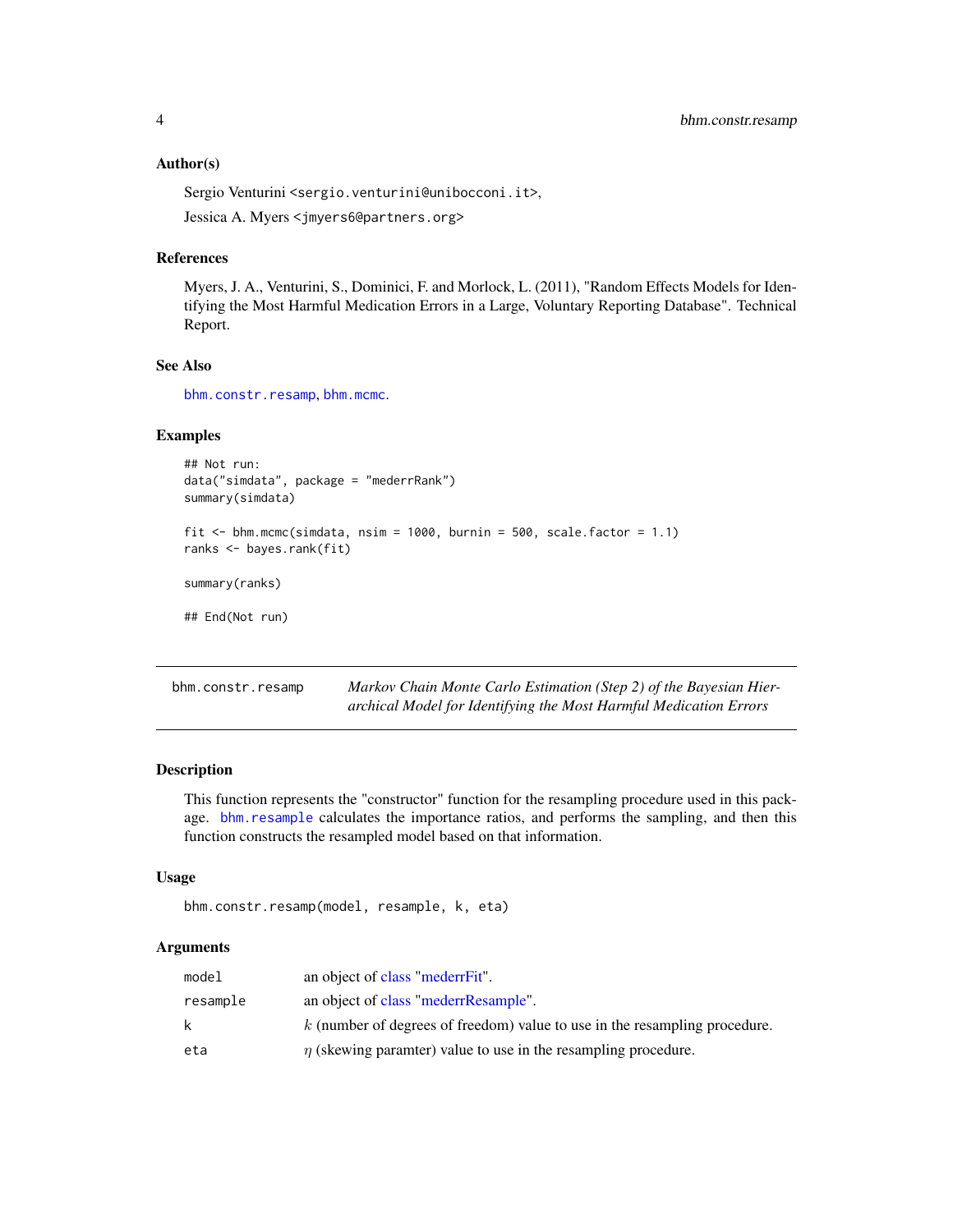### <span id="page-4-0"></span>bhm.constr.resamp 5

### Details

Deviations from the normal, i.e.  $(k = \infty, \eta = 1)$ , random effects distribution using a different pair of k and  $\eta$  values are considered. The methodology implemented here is the importance link function resampling approach introduce by MacEachern and Peruggia (2000): based on the  $(k = 1)$  $\infty$ ,  $\eta = 1$ ) chain, new posterior samples under a new set of  $(k, \eta)$  values is obtained.

#### Value

bhm.constr.resamp returns an object of the class ["mederrFit"](#page-18-1).

#### Author(s)

Sergio Venturini <sergio.venturini@unibocconi.it>,

Jessica A. Myers <jmyers6@partners.org>

### References

MacEachern, S. and Peruggia, M. (2000), "Importance Link Function Estimation for Markov Chain Monte Carlo Methods", Journal of Computational and Graphical Statistics, 9, 99-121.

Myers, J. A., Venturini, S., Dominici, F. and Morlock, L. (2011), "Random Effects Models for Identifying the Most Harmful Medication Errors in a Large, Voluntary Reporting Database". Technical Report.

#### See Also

[bhm.mcmc](#page-5-1), [bhm.resample](#page-7-1), [mederrData](#page-17-1), [mederrFit](#page-18-1).

### Examples

```
## Not run:
data("simdata", package = "mederrRank")
summary(simdata)
fit \le bhm.mcmc(simdata, nsim = 1000, burnin = 500, scale.factor = 1.1)
resamp <- bhm.resample(fit, simdata, p.resample = .1,
k = c(3, 6, 10, 30, 60, Inf), eta = c(.5, .8, 1, 1.25, 2))fit2 <- bhm.constr.resamp(fit, resamp, k = 3, eta = .8)
plot(fit, fit2, simdata)
theta0 <- c(10, 6, 100, 100, .1)
ans <- mixnegbinom.em(simdata, theta0, 50000, 0.01, se = TRUE,
stratified = TRUE)
summary(fit2, ans, simdata)
## End(Not run)
```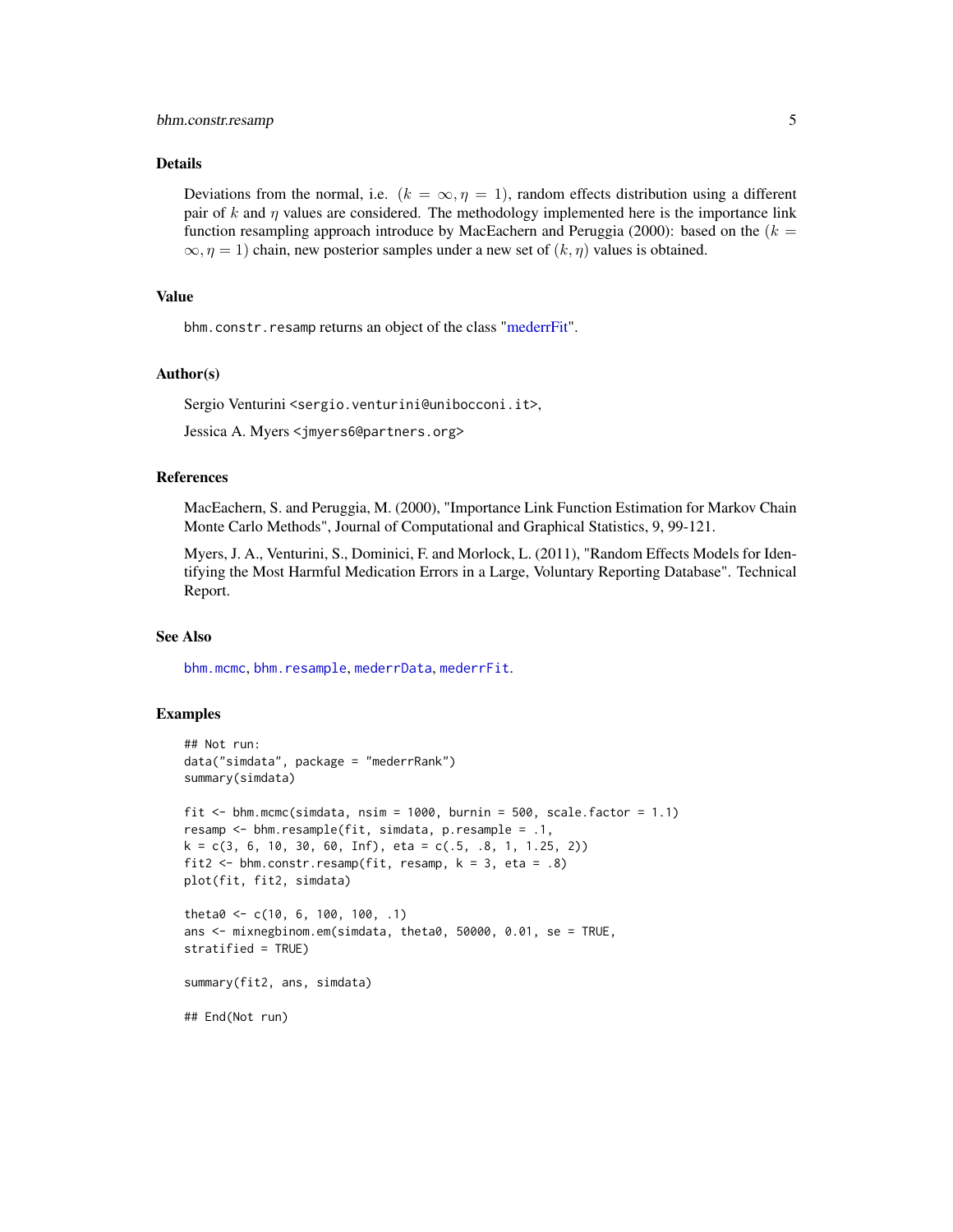<span id="page-5-1"></span><span id="page-5-0"></span>

This function implements the Markov Chain Monte Carlo estimation methodology for the Bayesian hierarchical model described in Myers et al. (2011).

#### Usage

```
bhm.mcmc(dat, nsim = 2000, burnin = 500, scale.factor = 1,
adaptive.int = 100, adaptive.max = 1000, prior = NULL,
init = NULL, tuneD = NULL, tuneT = NULL)
```
### Arguments

| an object of class "mederrData".                                                                            |
|-------------------------------------------------------------------------------------------------------------|
| number of iterations.                                                                                       |
| number of burn-in iterations.                                                                               |
| scale factor of the random effects proposal distribution.                                                   |
| iteration interval at which the standard error of the random effects proposal dis-<br>tribution is updated. |
| last iteration at which the standard error of the random effects proposal distribu-<br>tion is updated.     |
| an optional list of the hyperparameters values; see the Details section below.                              |
| an optional list of initial values for the model parameters; see the Details section<br>below.              |
| an optional vector of the $\delta_i$ proposal distribution variances.                                       |
| an optional vector of the $\theta_i$ proposal distribution variances.                                       |
|                                                                                                             |

### Details

The Bayesian hierarchical model (with crossed random effects) implemented here for identifying the medication error profiles with the largest log odds of harm is

$$
y_{ij}|N_{ij}, p_{ij} \sim Bin(N_{ij}, p_{ij})
$$

$$
logit(p_{ij}) = \gamma + \theta_i + \delta_j
$$

$$
\theta_i|\sigma, \eta, k \sim St(0, \sigma, k, \eta), \qquad i = 1, ..., n
$$

$$
\delta_j|\tau^2 \sim N(0, \tau^2), \qquad j = 1, ..., J
$$

$$
\gamma \sim N(g, G)
$$

$$
\sigma^2 \sim IG(a_1, b_1)
$$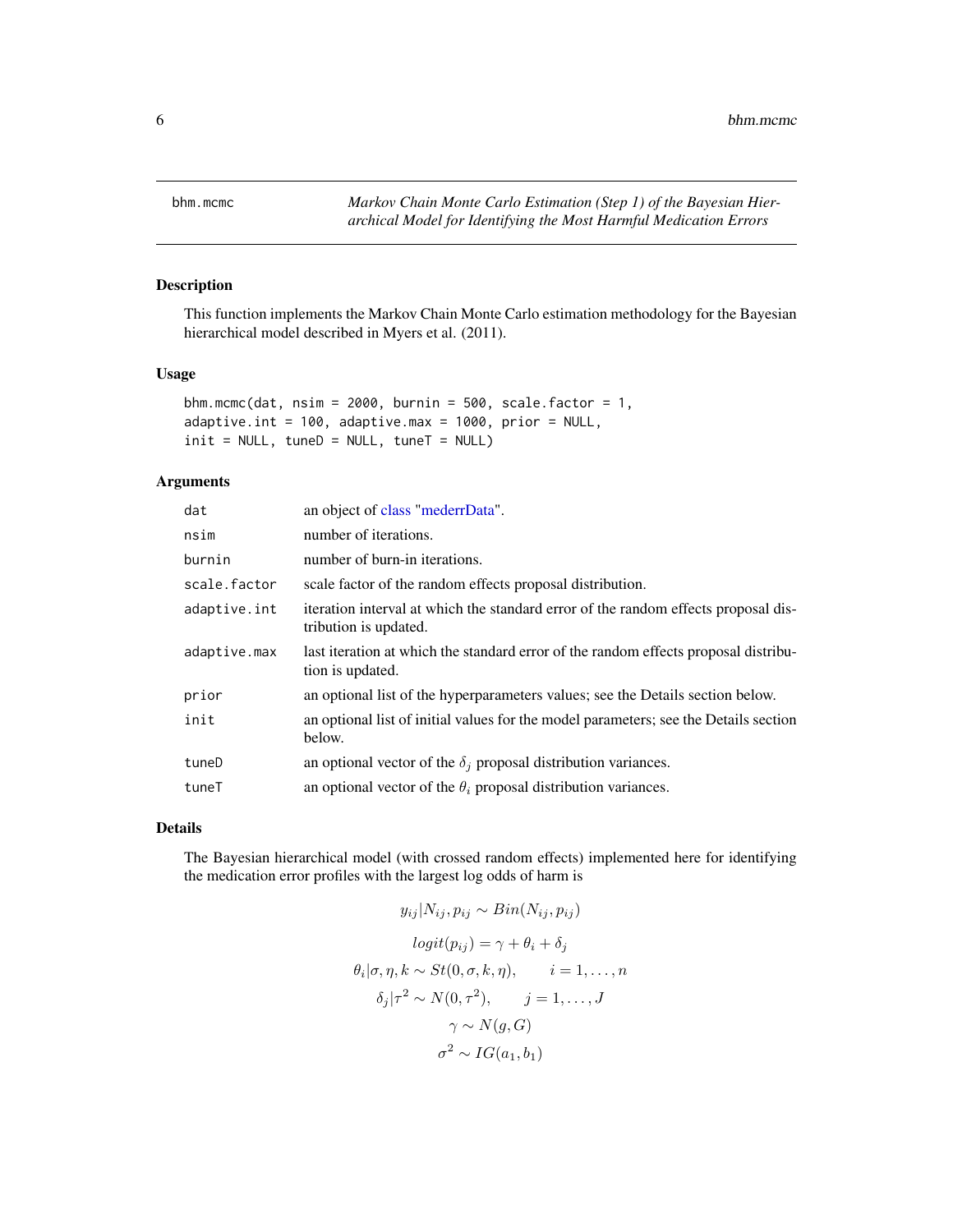#### <span id="page-6-0"></span>bhm.mcmc 7

$$
\tau^2 \sim IG(a_2, b_2)
$$
  
\n
$$
k \sim Unif(0, \infty)
$$
  
\n
$$
\eta \sim Unif(0, \infty),
$$

where  $N_{ij}$  denotes the number of times that the error profile i is cited on a report from hospital j and  $y_{ij}$  is the corresponding number of times that profile i in hospital j was reported with harm. This function implements the first model estimation step in which the values  $k = \infty$  and  $k = 1$ , i.e. a symmetric normal distribution, is forced for the error profiles' random effects. A sample from the joint posterior distribution of all other parameters via Markov Chain Monte Carlo with adaptive Metropolis steps for each set of random effects is obtained. For more details see Myers et al. (2011).

#### Value

bhm.mcmc returns an object of the class ["mederrFit"](#page-18-1).

#### Author(s)

Sergio Venturini <sergio.venturini@unibocconi.it>,

Jessica A. Myers <jmyers6@partners.org>

#### References

Myers, J. A., Venturini, S., Dominici, F. and Morlock, L. (2011), "Random Effects Models for Identifying the Most Harmful Medication Errors in a Large, Voluntary Reporting Database". Technical Report.

#### See Also

[bhm.resample](#page-7-1), [mederrData](#page-17-1), [mederrFit](#page-18-1).

#### Examples

```
## Not run:
data("simdata", package = "mederrRank")
summary(simdata)
fit \le bhm.mcmc(simdata, nsim = 1000, burnin = 500, scale.factor = 1.1)
resamp <- bhm.resample(fit, simdata, p.resample = .1,
k = c(3, 6, 10, 30, 60, Inf), eta = c(.5, .8, 1, 1.25, 2))fit2 <- bhm.constr.resamp(fit, resamp, k = 3, eta = .8)
plot(fit, fit2, simdata)
theta0 \leq c(10, 6, 100, 100, .1)ans <- mixnegbinom.em(simdata, theta0, 50000, 0.01, se = TRUE,
stratified = TRUE)
summary(fit2, ans, simdata)
```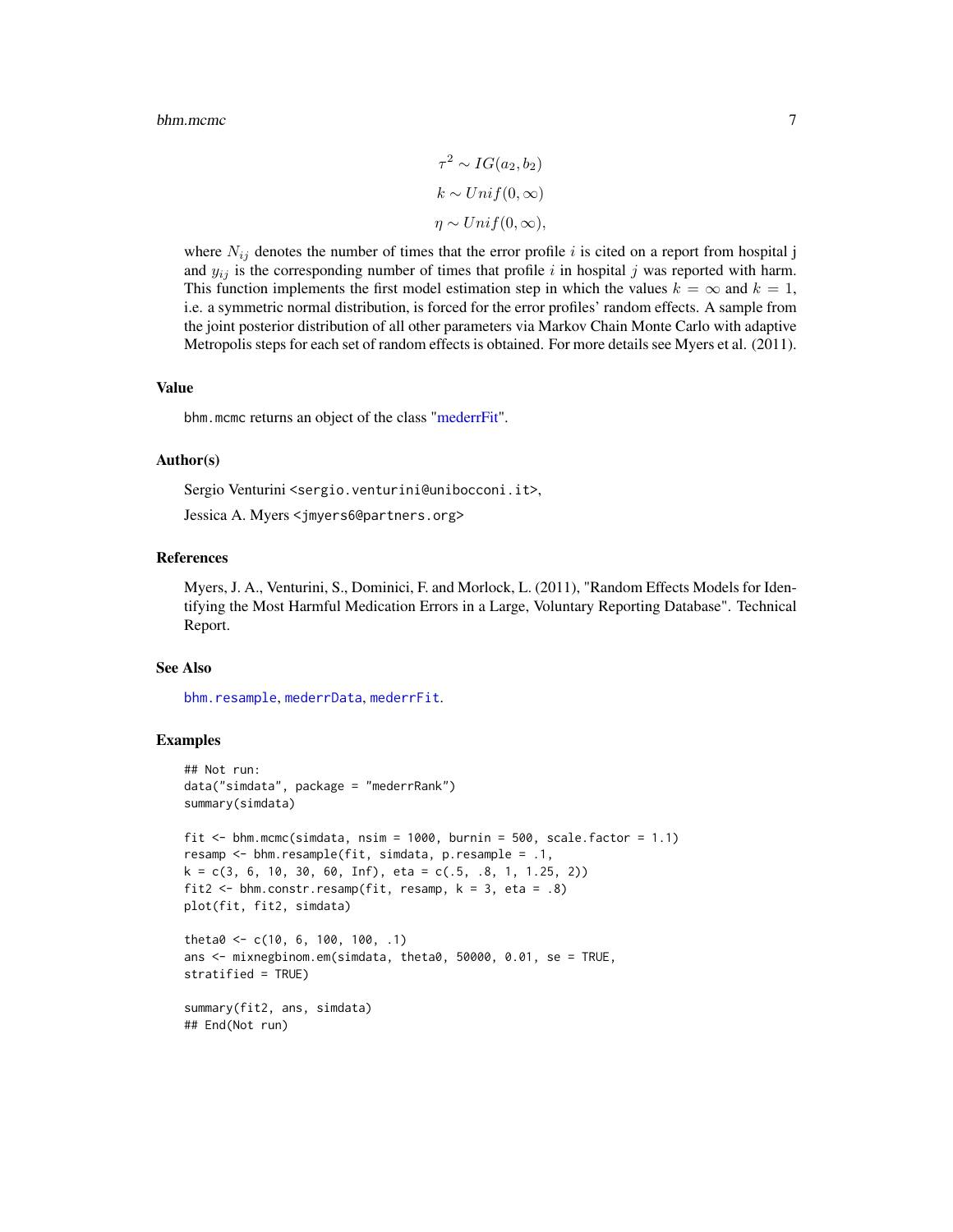<span id="page-7-1"></span><span id="page-7-0"></span>bhm.resample *Resampling Transformation for the Markov Chain Monte Carlo Estimation Simulation of the Bayesian Hierarchical Model for Identifying the Most Harmful Medication Errors*

### Description

This function implements the transformation needed to apply the importance link function resampling methodology based on the Markov Chain Monte Carlo simulations obtained with the [bhm.mcmc](#page-5-1) command (see the References).

#### Usage

bhm.resample(model, dat, p.resample = 0.1, k, eta)

#### Arguments

| model      | an object of class "mederrFit".                                        |
|------------|------------------------------------------------------------------------|
| dat        | an object of class "mederrData".                                       |
| p.resample | proportion of simulations resampled from the model argument.           |
| k          | required vector of $k$ values to be used in the resampling process.    |
| eta        | required vector of $\eta$ values to be used in the resampling process. |

### Value

bhm.resample returns an object of the class ["mederrResample"](#page-19-1).

### Author(s)

Sergio Venturini <sergio.venturini@unibocconi.it>,

Jessica A. Myers <jmyers6@partners.org>

### References

MacEachern, S. and Peruggia, M. (2000), "Importance Link Function Estimation for Markov Chain Monte Carlo Methods", Journal of Computational and Graphical Statistics, 9, 99-121.

Myers, J. A., Venturini, S., Dominici, F. and Morlock, L. (2011), "Random Effects Models for Identifying the Most Harmful Medication Errors in a Large, Voluntary Reporting Database". Technical Report.

### See Also

[mederrData](#page-17-1), [mederrFit](#page-18-1), [bhm.mcmc](#page-5-1).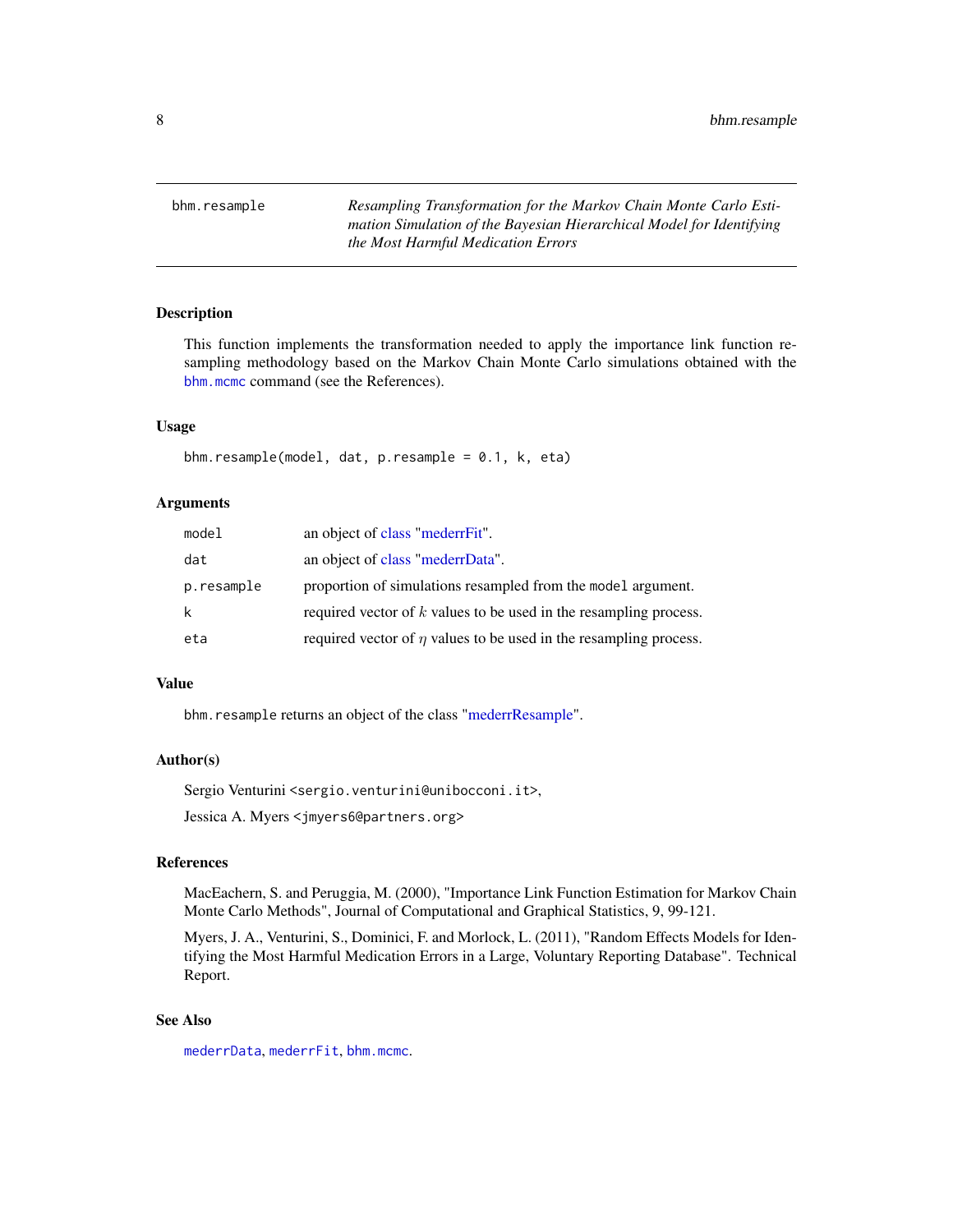### <span id="page-8-0"></span>dmixnegbinom 9

#### Examples

```
## Not run:
data("simdata", package = "mederrRank")
summary(simdata)
fit \le bhm.mcmc(simdata, nsim = 1000, burnin = 500, scale.factor = 1.1)
resamp <- bhm.resample(fit, simdata, p.resample = .1,
k = c(3, 6, 10, 30, 60, Inf), eta = c(.5, .8, 1, 1.25, 2))fit2 \le bhm.constr.resamp(fit, resamp, k = 3, eta = .8)
plot(fit, fit2, simdata)
theta0 <- c(10, 6, 100, 100, .1)
ans <- mixnegbinom.em(simdata, theta0, 50000, 0.01, se = TRUE,
stratified = TRUE)
summary(fit2, ans, simdata)
## End(Not run)
```
#### dmixnegbinom *The Negative Binomial Mixture Distribution*

#### Description

Density function for a mixture of two negative binomial distributions.

#### Usage

```
dmixnegbinom(x, theta, E, log.p = FALSE)
```
#### Arguments

| X     | vector of (non-negative integer) quantiles.                          |
|-------|----------------------------------------------------------------------|
| theta | vector of parameters for the negative binomial distribution mixture. |
| F.    | vector of (non-negative integer) expected counts.                    |
| log.p | logical; if TRUE, probabilities $p$ are given as $log(p)$ .          |

### Details

The mixture of two negative binomial distributions has density

$$
P(N = x) = theta[5]f(x; theta[1], theta[2], E) + (1 - theta[5])f(x; theta[3], theta[4], E),
$$

where

$$
f(x; \alpha, \beta, E) = \frac{\Gamma(\alpha + x)}{\Gamma(\alpha)x!} \frac{1}{(1 + \beta/E)^x} \frac{1}{(1 + E/\beta)^{\alpha}}
$$

for  $x = 0, 1, \ldots, \alpha, \alpha, \beta, E > 0$  and  $0 < theta[5] \le 1$ . The mixture of two negative binomial distributions represents the marginal distribution of the counts  $N$  coming from Poisson data with parameter  $\lambda$  and a mixture of two gamma distributions as its prior. For details see the paper by Dumouchel (1999).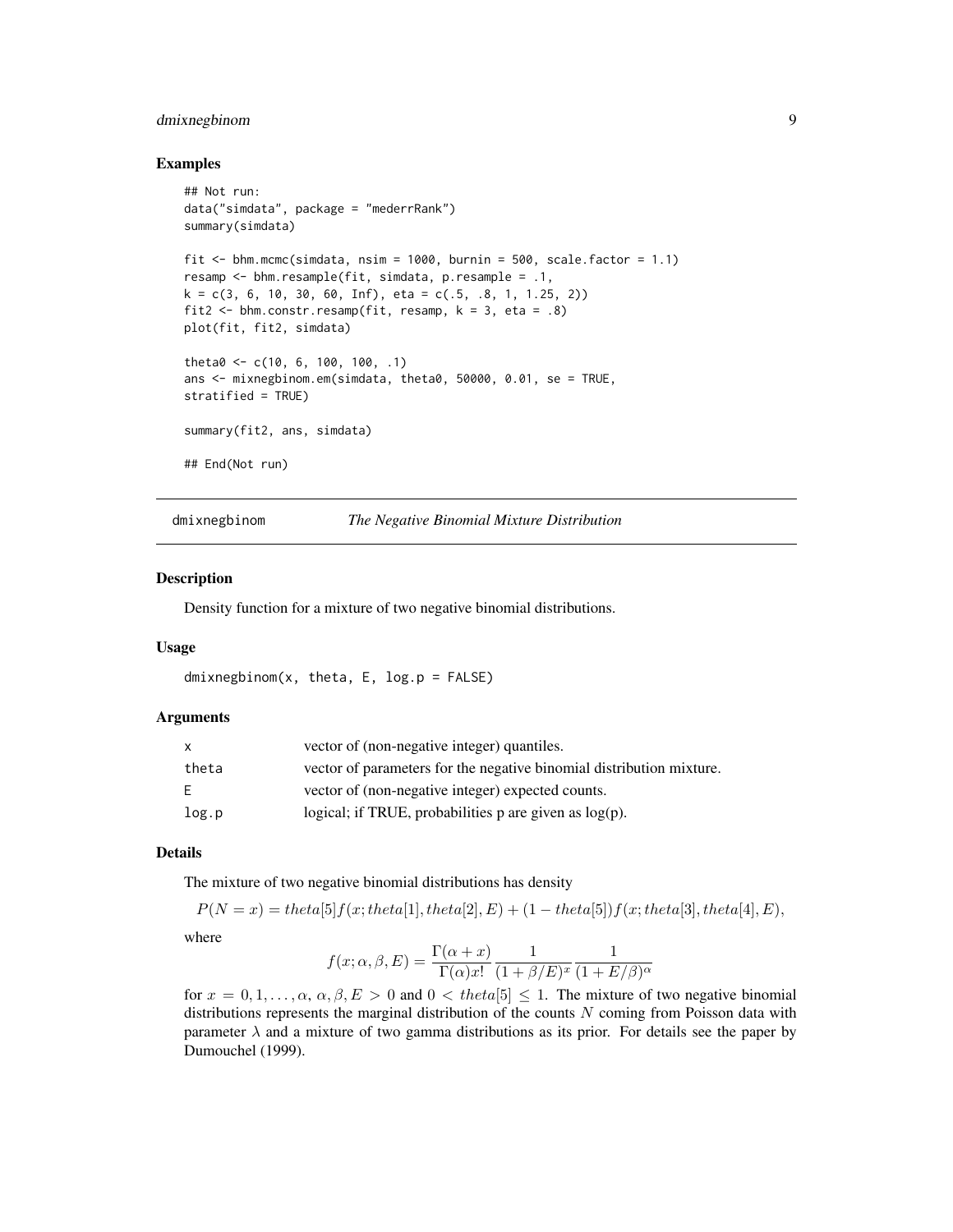### <span id="page-9-0"></span>Value

dmixnegbinom gives the density corresponding to the E and theta values provided.

#### Author(s)

Sergio Venturini <sergio.venturini@unibocconi.it>,

Jessica A. Myers <jmyers6@partners.org>

### References

DuMouchel W. (1999), "Bayesian Data Mining in Large Frequency Tables, with an Application to the FDA Spontaneous Reporting System". The American Statistician, 53, 177-190.

Myers, J. A., Venturini, S., Dominici, F. and Morlock, L. (2011), "Random Effects Models for Identifying the Most Harmful Medication Errors in a Large, Voluntary Reporting Database". Technical Report.

#### See Also

[dnbinom](#page-0-0), [rmixnegbinom](#page-32-1).

#### Examples

```
## Not run:
data("simdata", package = "mederrRank")
ni <- simdata@numi
theta0 <- c(10, 6, 100, 100, .1)
ans <- mixnegbinom.em(simdata, theta0, 50000, 0.01,
se = FALSE, stratified = TRUE)
theta <- ans$theta.hat
N.E <- cbind(ans$N[1:ni], ans$E[1:ni])[sort(ans$N[1:ni], index.return = TRUE)$ix, ]
N.ix \leftarrow match(unique(N.E[, 1]), N.E[, 1])N <- N.E[N.ix, 1]
E \leftarrow N.E[N.ix, 2]dens <- dmixnegbinom(N, theta, E)
hist(N.E[, 1], breaks = 40, freq = FALSE)
points(N, dens)
## End(Not run)
```
<span id="page-9-1"></span>dnegbinom *The Negative Binomial Distribution*

### **Description**

Density function for the negative binomial distribution with parameters alpha and prob.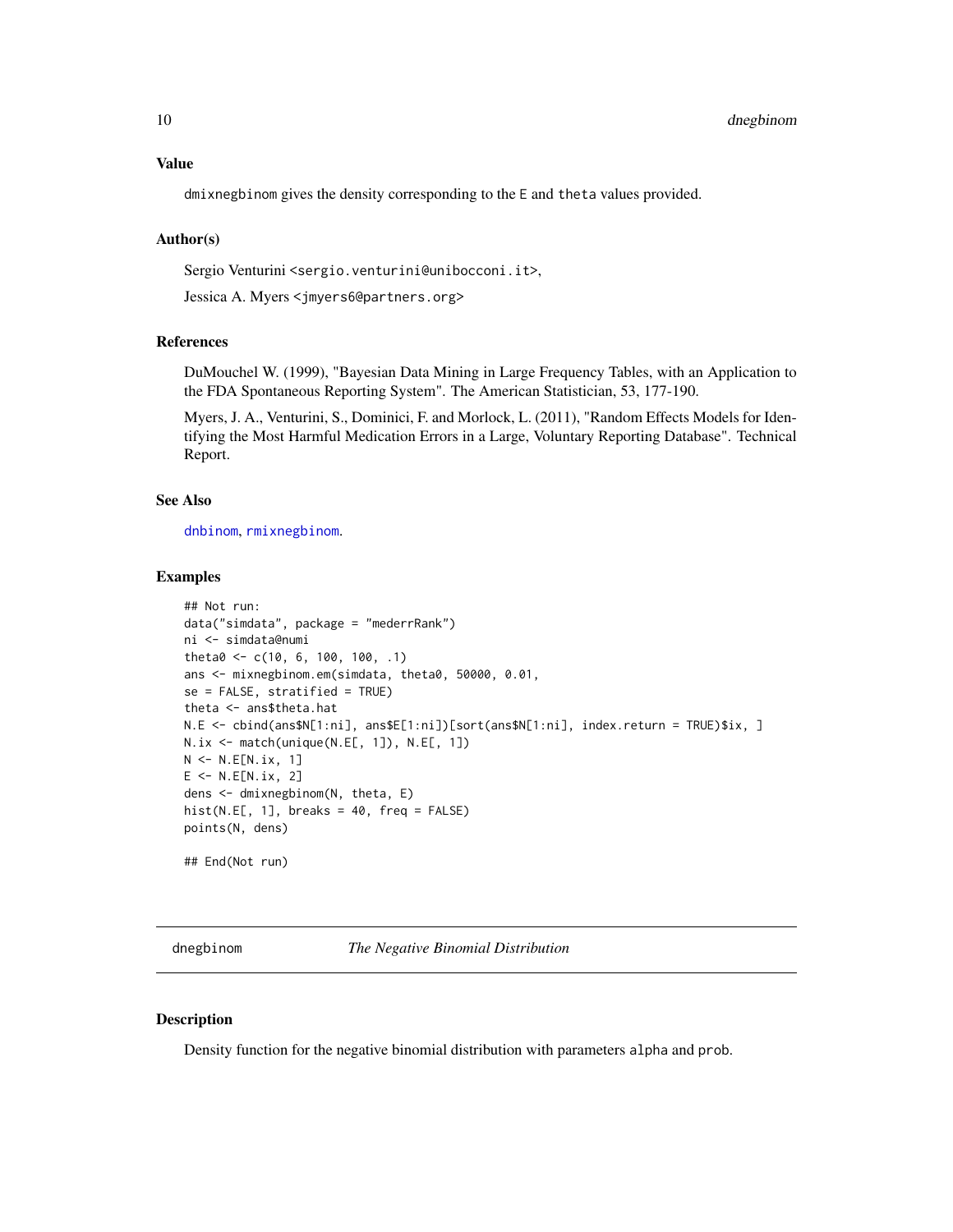### <span id="page-10-0"></span>dnegbinom 11

#### Usage

dnegbinom(x, alpha, prob, log.p = FALSE)

#### **Arguments**

| x     | vector of (non-negative integer) quantiles.                                                |
|-------|--------------------------------------------------------------------------------------------|
| alpha | target for number of successful trials. Must be strictly positive, need not be<br>integer. |
| prob  | probability of success in each trial. $0 \leq$ prob $\leq 1$ .                             |
| log.p | logical; if TRUE, probabilities $p$ are given as $log(p)$ .                                |

### Details

The negative binomial distribution with parameters alpha =  $\alpha$  and prob = p has density

$$
\frac{\Gamma(x+\alpha)}{\Gamma(\alpha)x!}p^{\alpha}(1-p)^{x}
$$

for  $x = 0, 1, \ldots, \alpha > 0$  and  $0 < p \le 1$ . This represents the number of failures which occur in a sequence of Bernoulli trials before a target number of successes is reached.

#### Value

dnegbinom gives the density corresponding to the alpha and prob values provided.

#### Author(s)

Sergio Venturini <sergio.venturini@unibocconi.it>,

Jessica A. Myers <jmyers6@partners.org>

#### References

DuMouchel W. (1999), "Bayesian Data Mining in Large Frequency Tables, with an Application to the FDA Spontaneous Reporting System". The American Statistician, 53, 177-190.

Myers, J. A., Venturini, S., Dominici, F. and Morlock, L. (2011), "Random Effects Models for Identifying the Most Harmful Medication Errors in a Large, Voluntary Reporting Database". Technical Report.

#### See Also

[dmixnegbinom](#page-8-1), [dnbinom](#page-0-0).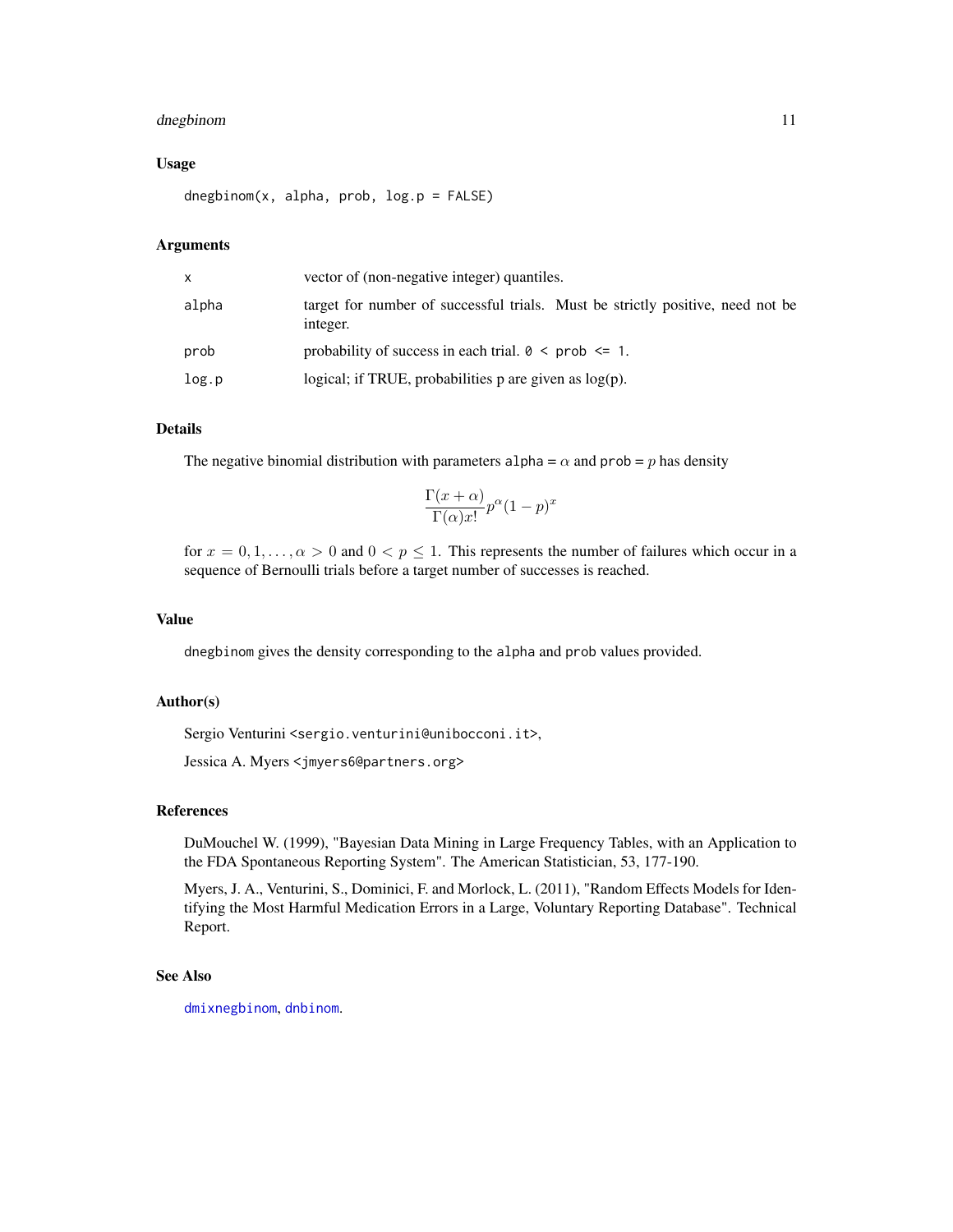<span id="page-11-0"></span>Density function for the skewed t distribution with k degrees of freedom, scale parameter sigma and skewness eta .

#### Usage

dst(x, sigma, k, eta)

#### Arguments

| x     | vector of quantiles.                                                  |
|-------|-----------------------------------------------------------------------|
| sigma | scale parameter $(> 0)$ .                                             |
| k     | degrees of freedom ( $> 0$ , maybe non-integer). df = Inf is allowed. |
| eta   | skewness parameter $(> 0)$ .                                          |

#### Details

This distribution is based on introducing skewing into the symmetric scaled t distribution, as described in Fernandez and Steel (1998). The parameters characterizing the center (here set at 0) and the spread (sigma) refer to the mean and standard deviation of the underlying symmetric distribution. In the skewed t distribution, the centrality parameter defines the mode of the distribution, but it is no longer either the mean or the median. Similarly, in the skewed t distribution, sigma still characterizes the spread, but it can no longer be interpreted directly as the standard deviation of the distribution.

### Value

dst gives the density corresponding to the simga, k and eta values provided.

### Author(s)

Sergio Venturini <sergio.venturini@unibocconi.it>,

Jessica A. Myers <jmyers6@partners.org>

#### References

Fernandez, C. and Steel, M. (1998), "On Bayesian Modeling of Fat Tails and Skewness". Journal of the American Statistical Association, 93, 359-371.

Lee, K. and Thompson, S. (2008), "Flexible Parametric Models for Random-Effects Distributions". Statistics in Medicine, 27, 418-434.

Myers, J. A., Venturini, S., Dominici, F. and Morlock, L. (2011), "Random Effects Models for Identifying the Most Harmful Medication Errors in a Large, Voluntary Reporting Database". Technical Report.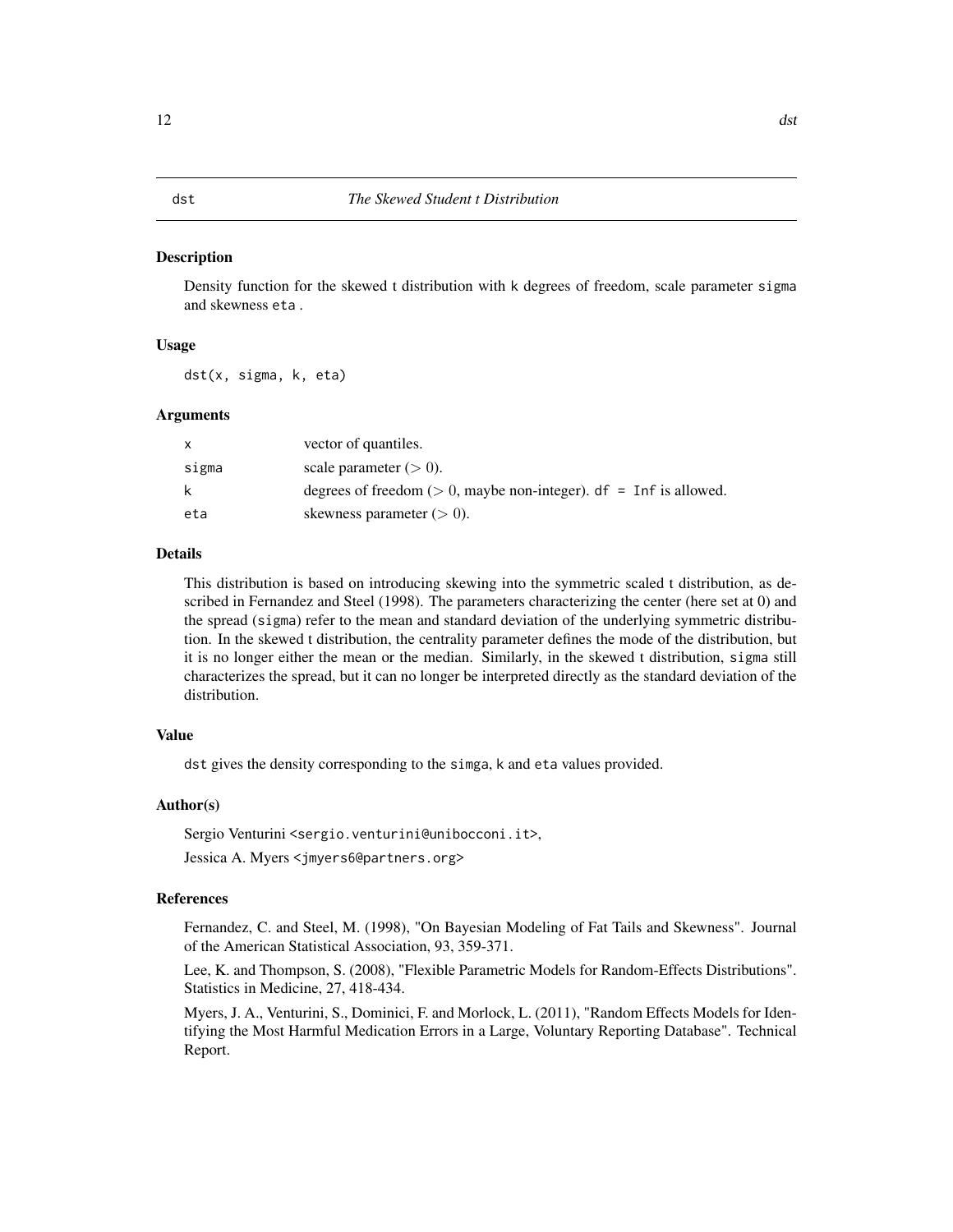#### <span id="page-12-0"></span> $EBGM$  13

### See Also

[dt](#page-0-0).

<span id="page-12-1"></span>EBGM *Geometric Mean of the Relative Risk Empirical Bayes Posterior Distribution*

### Description

This function computes the geometric mean of the empirical Bayes posterior distribution for the observed vs. expected count relative risk.

### Usage

EBGM(eb.result)

#### Arguments

eb.result output of the [mixnegbinom.em](#page-21-1) or [negbinom.em](#page-25-1) commands.

#### Details

For further details see DuMouchel (1999).

#### Value

EBGM returns the vector of geometric means.

### Author(s)

Sergio Venturini <sergio.venturini@unibocconi.it>,

Jessica A. Myers <jmyers6@partners.org>

### References

DuMouchel W. (1999), "Bayesian Data Mining in Large Frequency Tables, with an Application to the FDA Spontaneous Reporting System". The American Statistician, 53, 177-190.

Myers, J. A., Venturini, S., Dominici, F. and Morlock, L. (2011), "Random Effects Models for Identifying the Most Harmful Medication Errors in a Large, Voluntary Reporting Database". Technical Report.

### See Also

[mixnegbinom.em](#page-21-1), [negbinom.em](#page-25-1).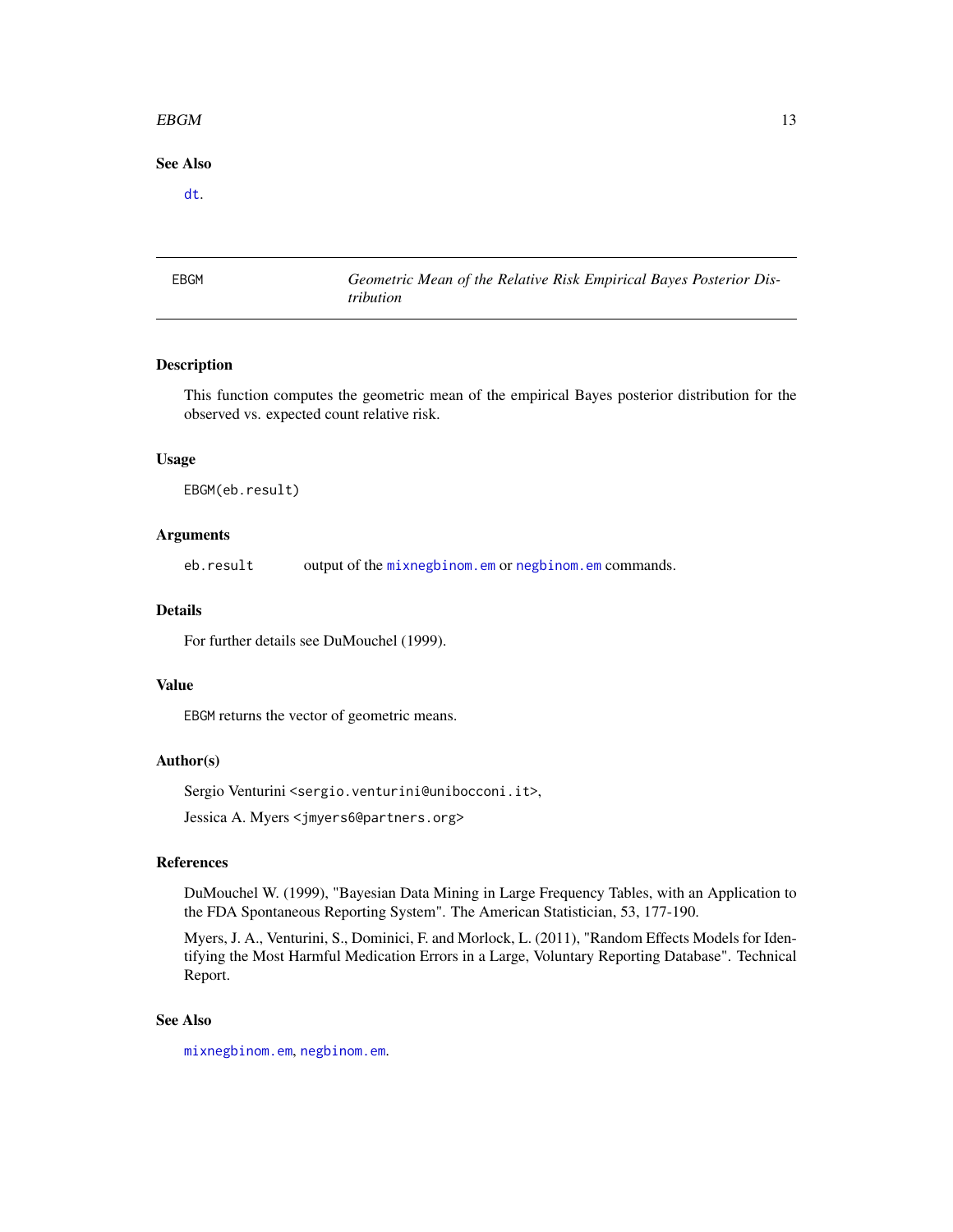#### Examples

```
## Not run:
data("simdata", package = "mederrRank")
summary(simdata)
fit \le bhm.mcmc(simdata, nsim = 1000, burnin = 500, scale.factor = 1.1)
resamp <- bhm.resample(fit, simdata, p.resample = .1,
k = c(3, 6, 10, 30, 60, Inf), eta = c(.5, .8, 1, 1.25, 2))
fit2 \leftarrow bhm.constr.resamp(fit, resamp, k = 3, eta = .8)
theta0 <- c(10, 6, 100, 100, .1)
ans <- mixnegbinom.em(simdata, theta0, 50000, 0.01,
se = FALSE, stratified = TRUE)
ni <- simdata@numi
rank(EBGM(ans)[1:ni])
summary(fit2, ans, simdata)
## End(Not run)
```
llDiffD *Log-Likelihood Difference for the* δ*\_*j *Parameters*

## Description

This function computes the log-likelihood difference for the candidate  $\delta_j$  random effects. It is a helper function and not meant to be used on its own.

#### Usage

llDiffD(dat, deltaj, cand, thetai, gamma, tau2)

### Arguments

| dat    | data frame containing the observed sample counts.                     |
|--------|-----------------------------------------------------------------------|
| deltaj | vector of previous accepted values for the $\delta_i$ random effects. |
| cand   | vector of candidate values for the $\delta_i$ random effects.         |
| thetai | vector of previous accepted values for the $\theta_i$ random effects. |
| gamma  | last sampled value for the $\gamma$ parameter.                        |
| tau2   | last sampled value for the $\tau^2$ parameter.                        |

### Details

For further details see Myers et al. (2011).

### Value

llDiffD returns the vector of log-likelihood differences.

<span id="page-13-0"></span>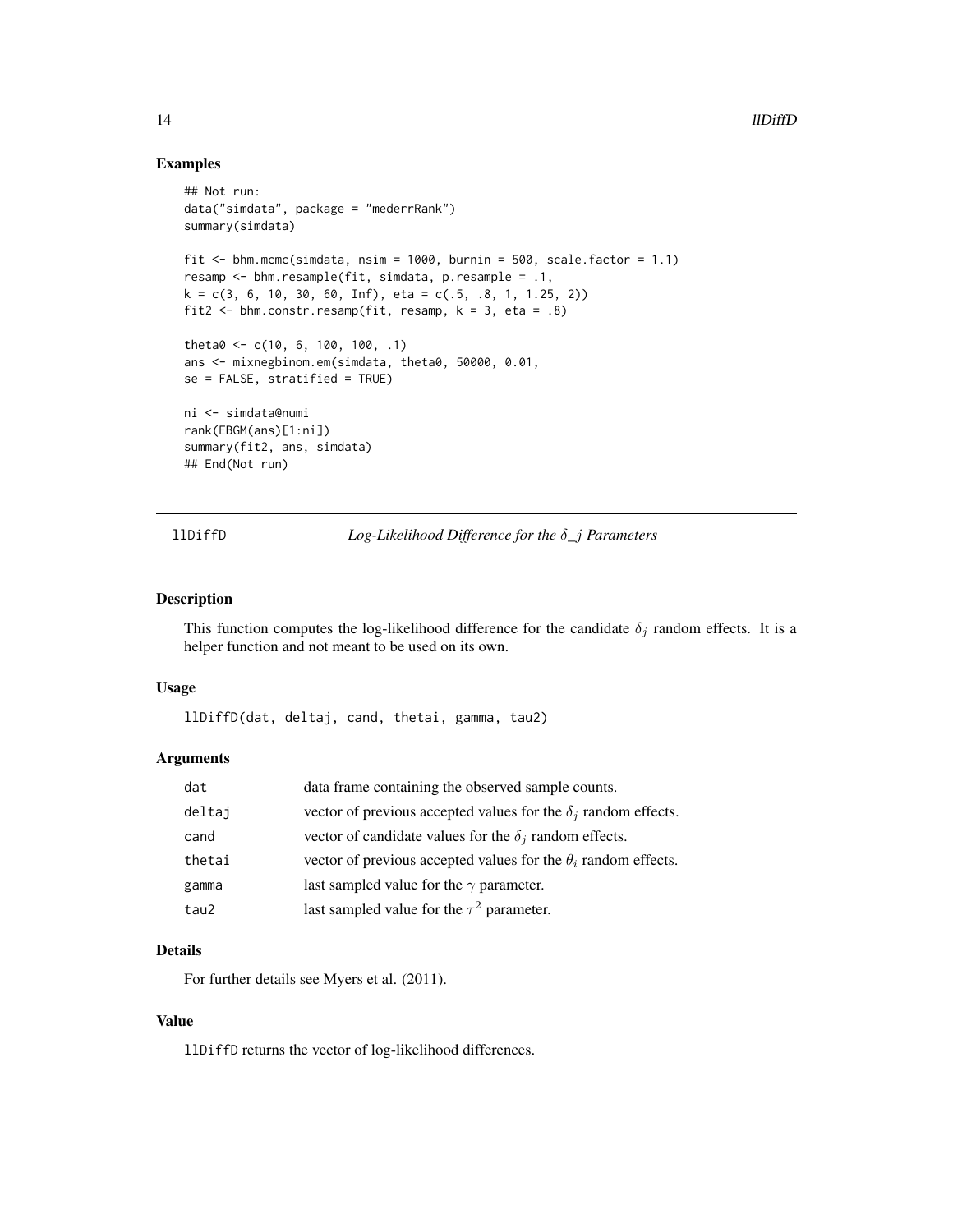#### <span id="page-14-0"></span> $\blacksquare$

### Author(s)

Sergio Venturini <sergio.venturini@unibocconi.it>,

Jessica A. Myers <jmyers6@partners.org>

### References

Myers, J. A., Venturini, S., Dominici, F. and Morlock, L. (2011), "Random Effects Models for Identifying the Most Harmful Medication Errors in a Large, Voluntary Reporting Database". Technical Report.

### See Also

[bhm.constr.resamp](#page-3-1), [bhm.mcmc](#page-5-1), [bhm.resample](#page-7-1).

|--|--|--|--|--|--|

llDiffT *Log-Likelihood Difference for the* θ*\_*i *Parameters*

### Description

This function computes the log-likelihood difference for the candidate  $\theta_i$  random effects. It is a helper function and not meant to be used on its own.

#### Usage

llDiffT(dat, thetai, cand, deltaj, gamma, sigma2)

### Arguments

| dat    | data frame containing the observed sample counts.                     |
|--------|-----------------------------------------------------------------------|
| thetai | vector of previous accepted values for the $\theta_i$ random effects. |
| cand   | vector of candidate values for the $\delta_i$ random effects.         |
| deltaj | vector of previous accepted values for the $\delta_i$ random effects. |
| gamma  | last sampled value for the $\gamma$ parameter.                        |
| sigma2 | last sampled value for the $\sigma^2$ parameter.                      |

### Details

For further details see Myers et al. (2011).

### Value

llDiffT returns the vector of log-likelihood differences.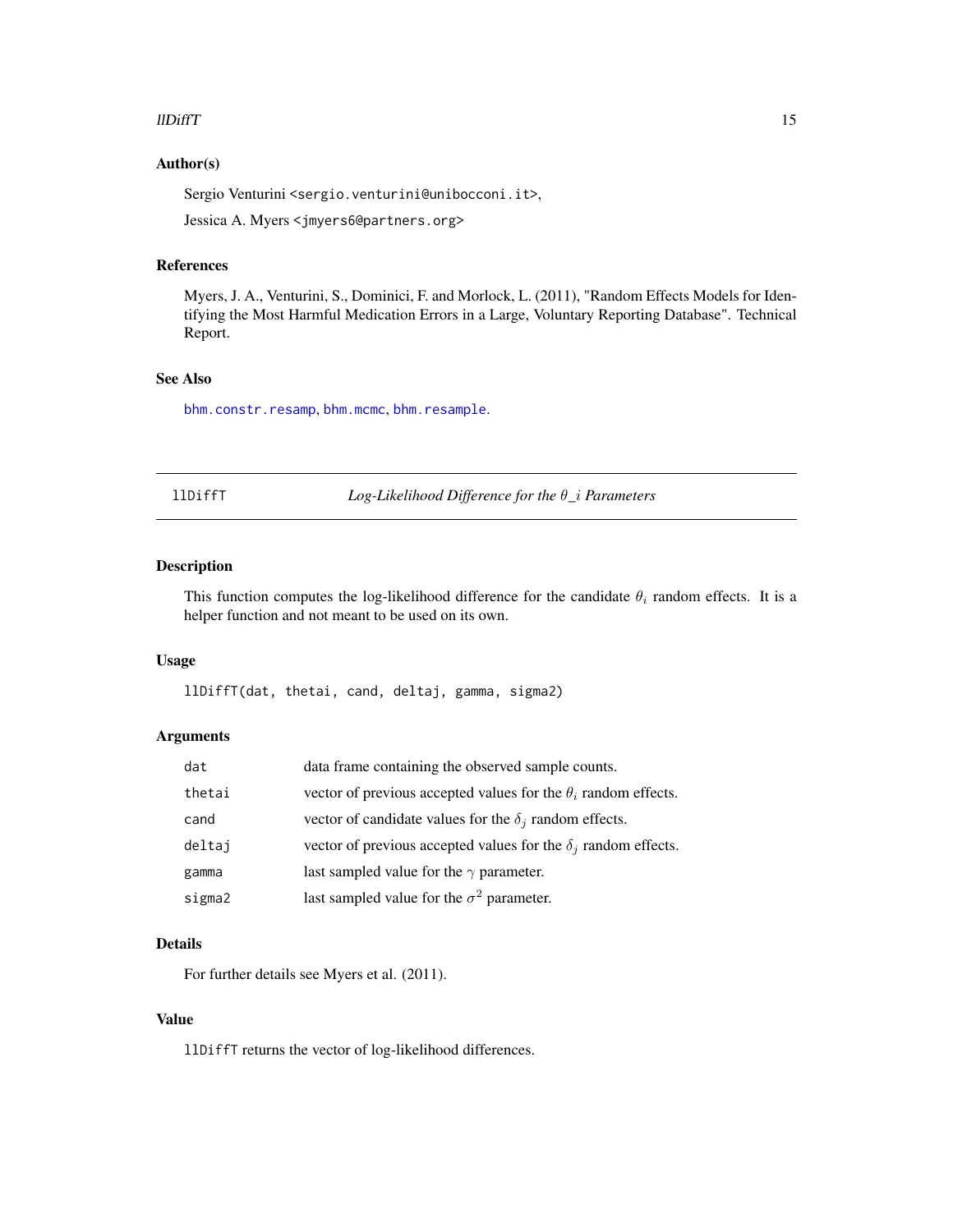### <span id="page-15-0"></span>Author(s)

Sergio Venturini <sergio.venturini@unibocconi.it>,

Jessica A. Myers <jmyers6@partners.org>

### References

Myers, J. A., Venturini, S., Dominici, F. and Morlock, L. (2011), "Random Effects Models for Identifying the Most Harmful Medication Errors in a Large, Voluntary Reporting Database". Technical Report.

### See Also

[bhm.constr.resamp](#page-3-1), [bhm.mcmc](#page-5-1), [bhm.resample](#page-7-1).

| logp | Negative Log-Posterior Function of the Bayesian Hierarchical Model |
|------|--------------------------------------------------------------------|
|      | for Identifying the Most Harmful Medication Errors                 |

### Description

This function computes the negative log-posterior distribution of the Bayesian hierarchical model described in Myers et al (2011). It is a helper function and not meant to be used on its own.

#### Usage

```
logp(theta, deltaj, sigma2, i, k, eta, dat)
```
### Arguments

| theta        | value of the error profile random effect at which the log.posterior distribution is<br>calculated. |
|--------------|----------------------------------------------------------------------------------------------------|
| deltaj       | vector of hospital random effect values.                                                           |
| sigma2       | scale parameter $(> 0)$ .                                                                          |
| $\mathbf{i}$ | error profile index for which the calculate of the log.posterior distribution is<br>needed.        |
| $\mathsf{k}$ | degrees of freedom ( $> 0$ , maybe non-integer). df = Inf is allowed.                              |
| eta          | skewness parameter $(> 0)$ .                                                                       |
| dat          | an object of class "mederrData".                                                                   |

## Details

For further details see Myers et al. (2011).

### Value

logp returns a vector of log-posterior values.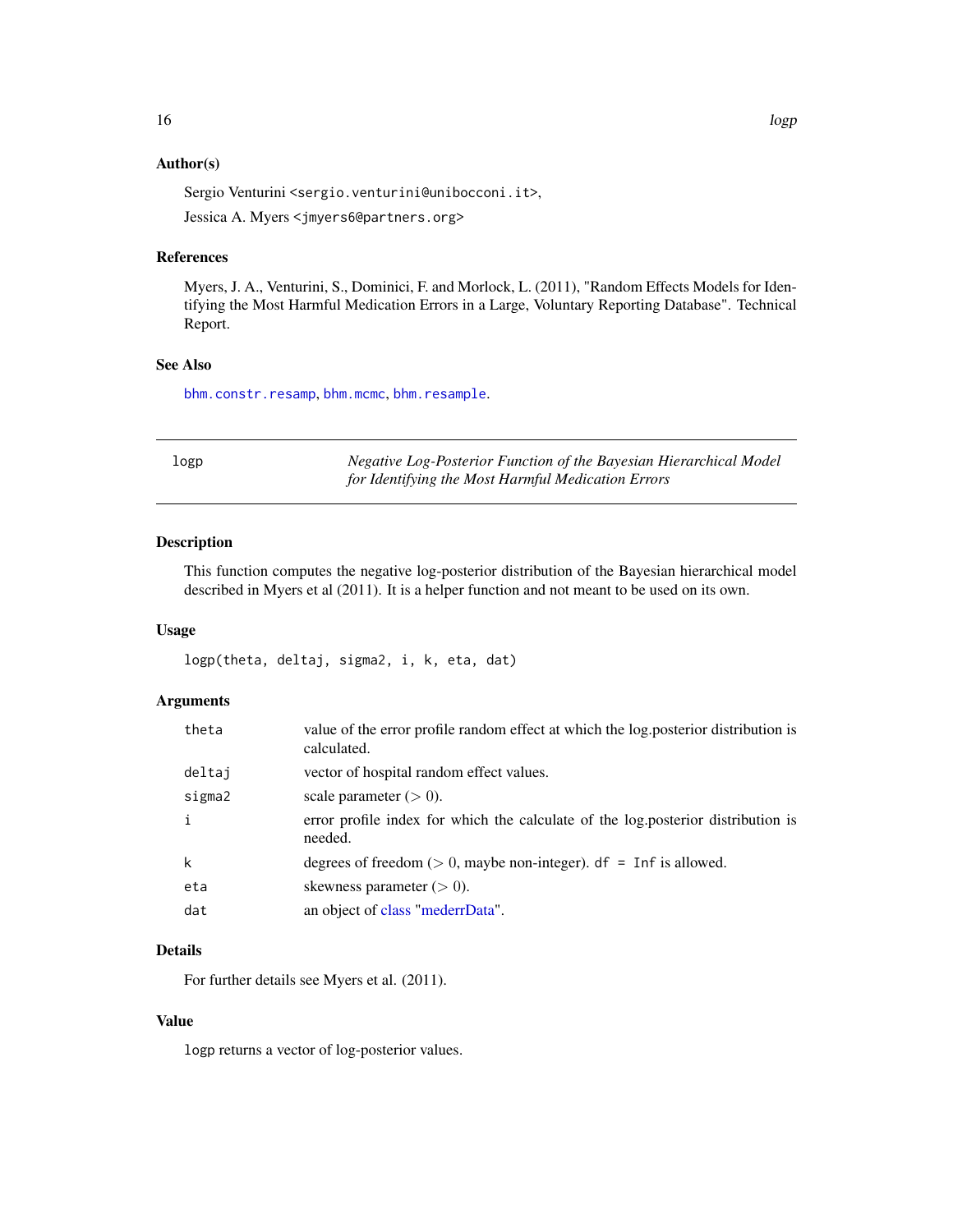#### <span id="page-16-0"></span>logunpost 17

#### Author(s)

Sergio Venturini <sergio.venturini@unibocconi.it>,

Jessica A. Myers <jmyers6@partners.org>

#### References

Myers, J. A., Venturini, S., Dominici, F. and Morlock, L. (2011), "Random Effects Models for Identifying the Most Harmful Medication Errors in a Large, Voluntary Reporting Database". Technical Report.

#### See Also

[bhm.constr.resamp](#page-3-1), [bhm.mcmc](#page-5-1), [bhm.resample](#page-7-1).

logunpost *Unnormalized Marginal Posterior Distributions for* k *and* η

### Description

This functions computes the unnormalized marginal posterior distributions for the k and  $\eta$  parameters as described in Myers et al (2011).

#### Usage

```
logunpost(resample)
```
#### **Arguments**

resample an object of [class](#page-0-0) ["mederrResample"](#page-19-1).

#### Details

logunpost is used in the plot method for a [mederrResample](#page-19-1) object.

### Value

logunpost returns an array with the posterior distribution values.

#### Author(s)

Sergio Venturini <sergio.venturini@unibocconi.it>, Jessica A. Myers <jmyers6@partners.org>

### References

Myers, J. A., Venturini, S., Dominici, F. and Morlock, L. (2011), "Random Effects Models for Identifying the Most Harmful Medication Errors in a Large, Voluntary Reporting Database". Technical Report.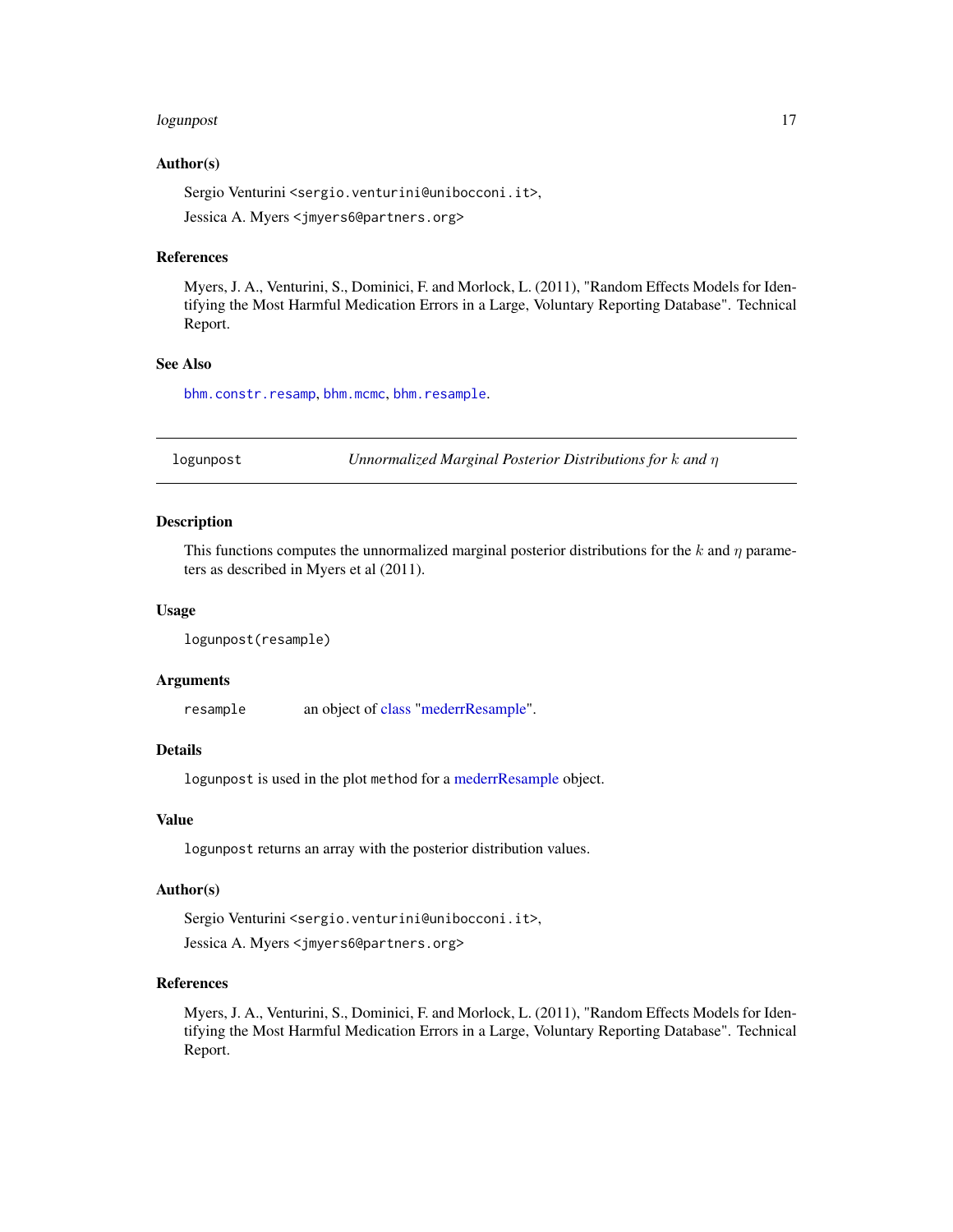### <span id="page-17-0"></span>See Also

[bhm.constr.resamp](#page-3-1), [bhm.mcmc](#page-5-1), [bhm.resample](#page-7-1), [mederrResample](#page-19-1).

| mederrData-class | Class "mederrData". Data Specification for Identifying the Most |
|------------------|-----------------------------------------------------------------|
|                  | Harmful MEdication Errors using a Bayesian Hierarchical Model.  |

#### <span id="page-17-1"></span>Description

This class encapsulates the data specification for a Bayesian Hierarchical Model used to identify the most harmful medication errors as described in Myers et al. (2011).

#### Objects from the Class

Objects can be created by calls of the form new("mederrData", data), where the data argument has to be a matrix or a data frame object that contains the following (*numeric*) information for each error profile/hospital combination:

- 1. the number of times  $(y)$  that profile i in hospital j was reported with harm;
- 2. the total number of times  $(N)$  that the error profile i is cited on a report from hospital j,
- 3. the error profile  $i$  identification code,
- 4. the hospital  $j$  identification code.

### **Slots**

data: Object of class "[data.frame](#page-0-0)"; data in the standard data.frame form.

- size: Object of class "numeric"; total number of observations in the data set.
- numi: Object of class "numeric"; number of error profiles available in the data set.
- numj: Object of class "numeric"; number of hospitals available in the data set.

#### Methods

- plot signature(x = "mederrData",  $y =$  "missing"): Provides a pictorial representation for a sample of error profiles reported by some hospitals.
- summary signature(object = "mederrData"): Summarizes information about an [mederrData](#page-17-1) object.

#### Author(s)

Sergio Venturini <sergio.venturini@unibocconi.it>,

Jessica A. Myers <jmyers6@partners.org>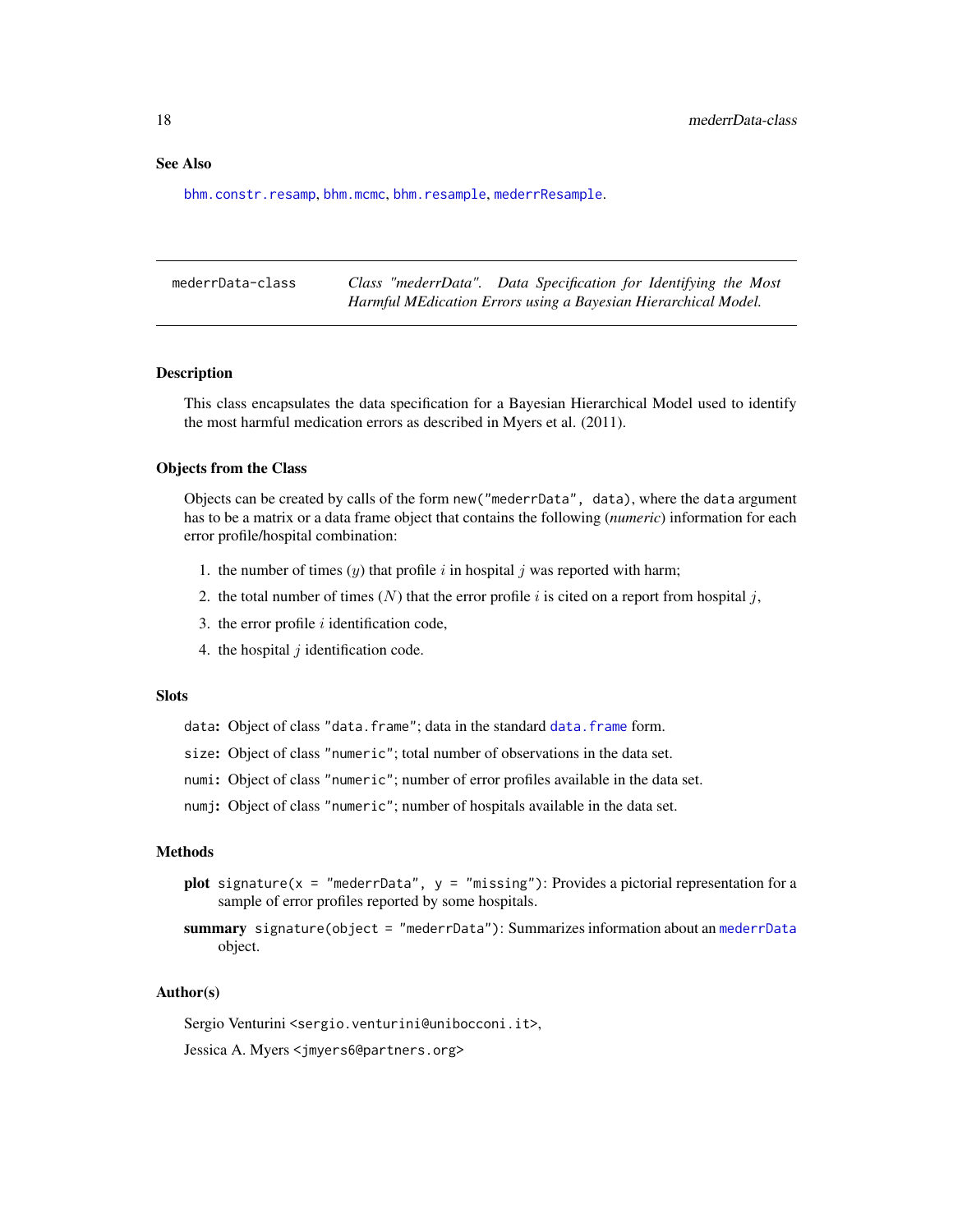### <span id="page-18-0"></span>mederrFit-class 19

#### References

Myers, J. A., Venturini, S., Dominici, F. and Morlock, L. (2011), "Random Effects Models for Identifying the Most Harmful Medication Errors in a Large, Voluntary Reporting Database". Technical Report.

#### See Also

[bayes.rank](#page-2-1), [bhm.mcmc](#page-5-1), [bhm.resample](#page-7-1), [mixnegbinom.em](#page-21-1).

### Examples

```
ng <- 50
i \leq rep(1:ng, ng)
j \leq -rep(1:ng, each = ng)N < - rpois(ng<sup>2</sup>, 3 + .05 \times i - .01 \times j) + 1
theta_i \leq rgamma(ng, 5, 5) - 4/5
delta_j <- rnorm(ng, 0, .2)logit \leftarrow -3 + theta_i[i] + delta_j[j]y <- rbinom(ng^2, N, exp(logit)/(1 + exp(logit)))
simdata <- new("mederrData", data = cbind(y, N, i, j))
```

| mederrFit-class | Class "mederrFit". Simulated Monte Carlo Chains (Step 1) for the   |
|-----------------|--------------------------------------------------------------------|
|                 | Bayesian Hierarchical Model Used to Identify the Most Harmful Med- |
|                 | <i>ication Errors.</i>                                             |

#### <span id="page-18-1"></span>Description

This class encapsulates the simulated Monte Carlo chains for the Bayesian Hierarchical Model as described in Myers et al. (2011) forcing a symmetric normal distribution on the  $\theta_i$ ,  $i = 1, \ldots, n$ .

#### Objects from the Class

Objects can be created by calls of the form new("mederrFit", thetai, deltaj, gamma, sigma2, tau2, p.acc.i, p.ac but most often as the result of a call to [bhm.mcmc](#page-5-1) or to [bhm.constr.resamp](#page-3-1).

#### **Slots**

- thetai: Object of class "matrix"; simulated chains for the  $\theta_i$ ,  $i = 1, \ldots, n$ , error profiles random effects; see [bhm.mcmc](#page-5-1).
- deltaj: Object of class "matrix"; simulated chains for the  $\delta_j$ ,  $i = j, \ldots, J$ , hospitals random effects; see [bhm.mcmc](#page-5-1).

gamma: Object of class "numeric"; simulated chain for the  $\gamma$  parameter; see [bhm.mcmc](#page-5-1).

sigma2: Object of class "numeric"; simulated chain for the  $\sigma^2$  parameter; see [bhm.mcmc](#page-5-1).

tau2: Object of class "numeric"; simulated chain for the  $\tau^2$  parameter; see [bhm.mcmc](#page-5-1).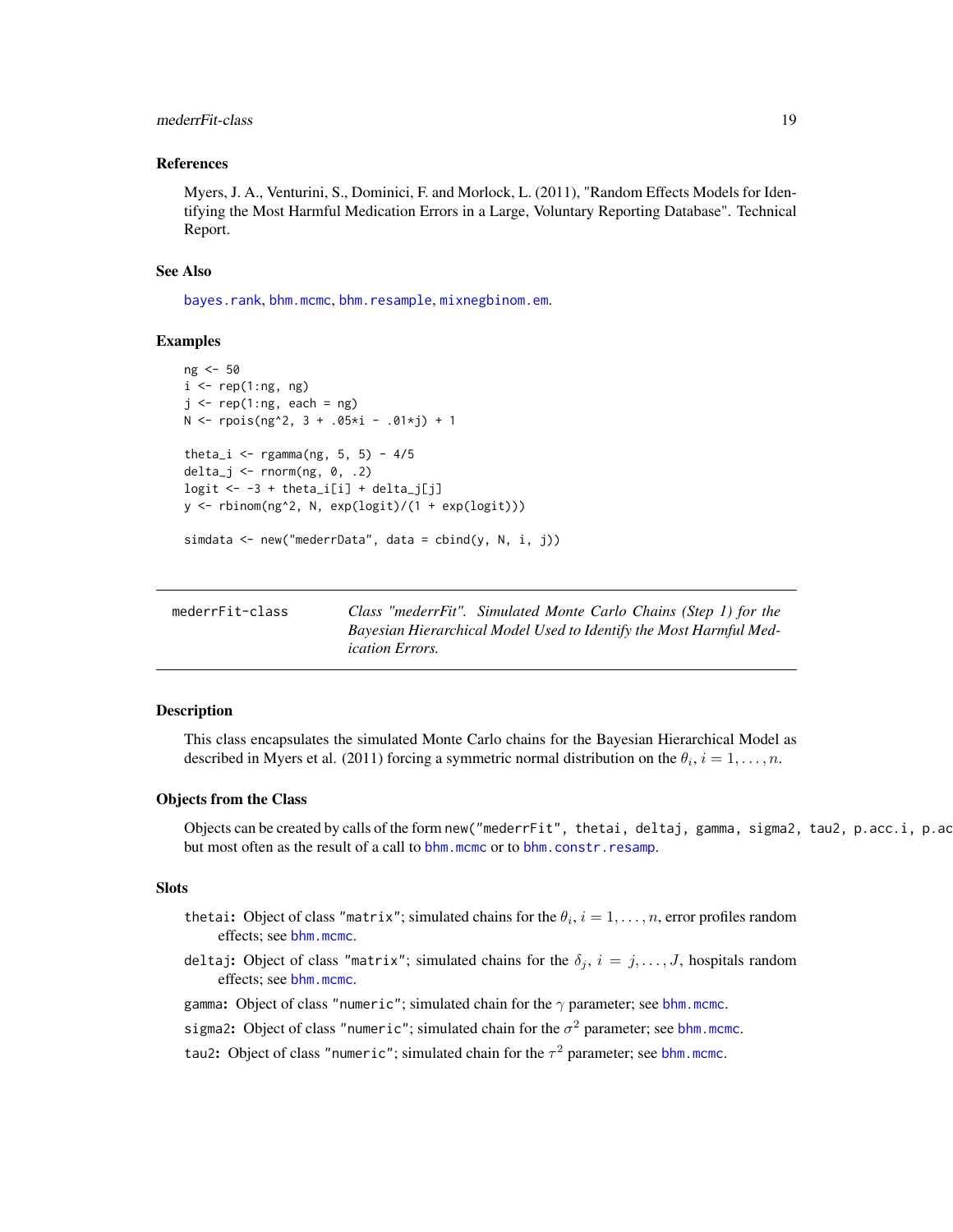- <span id="page-19-0"></span>p.acc.i: Object of class "numeric"; acceptance rates for the error profiles random effects.
- p.acc.j: Object of class "numeric"; acceptance rates for the hospitals random effects.
- tune. theta: Object of class "numeric"; last updated values of the  $\theta_i$  working variances for the Metropolis step.
- tune.delta: Object of class "numeric"; last updated values of the  $\delta_i$  working variances for the Metropolis step.
- k: Object of class "numeric";  $k$  value used in the simulation.
- eta: Object of class "numeric";  $\eta$  value used in the simulation.

#### Methods

- plot signature( $x =$  "mederrFit",  $y =$  "mederrFit"): Provides a graphical representation of the estimates.
- summary signature(object = "mederr $Fit$ "): Summarizes the information regarding the estimates.

#### Author(s)

Sergio Venturini <sergio.venturini@unibocconi.it>, Jessica A. Myers <jmyers6@partners.org>

#### References

Myers, J. A., Venturini, S., Dominici, F. and Morlock, L. (2011), "Random Effects Models for Identifying the Most Harmful Medication Errors in a Large, Voluntary Reporting Database". Technical Report.

#### See Also

[bayes.rank](#page-2-1), [bhm.constr.resamp](#page-3-1), [bhm.mcmc](#page-5-1).

| mederrResample-class | Class "mederrResample". Simulated Monte Carlo Chains (Step 2) for |
|----------------------|-------------------------------------------------------------------|
|                      | the Bayesian Hierarchical Model Used to Identify the Most Harmful |
|                      | <i>Medication Errors.</i>                                         |

### <span id="page-19-1"></span>Description

This class encapsulates the information needed to resample the Monte Carlo chains for the Bayesian Hierarchical Model as described in Myers et al.  $(2011)$  using user defined values for k and eta.

#### Objects from the Class

Objects can be created by calls of the form new("mederrResample", log.ir, samp, A, t.new, t.old, grd), but most often as the result of a call to bhm. resample.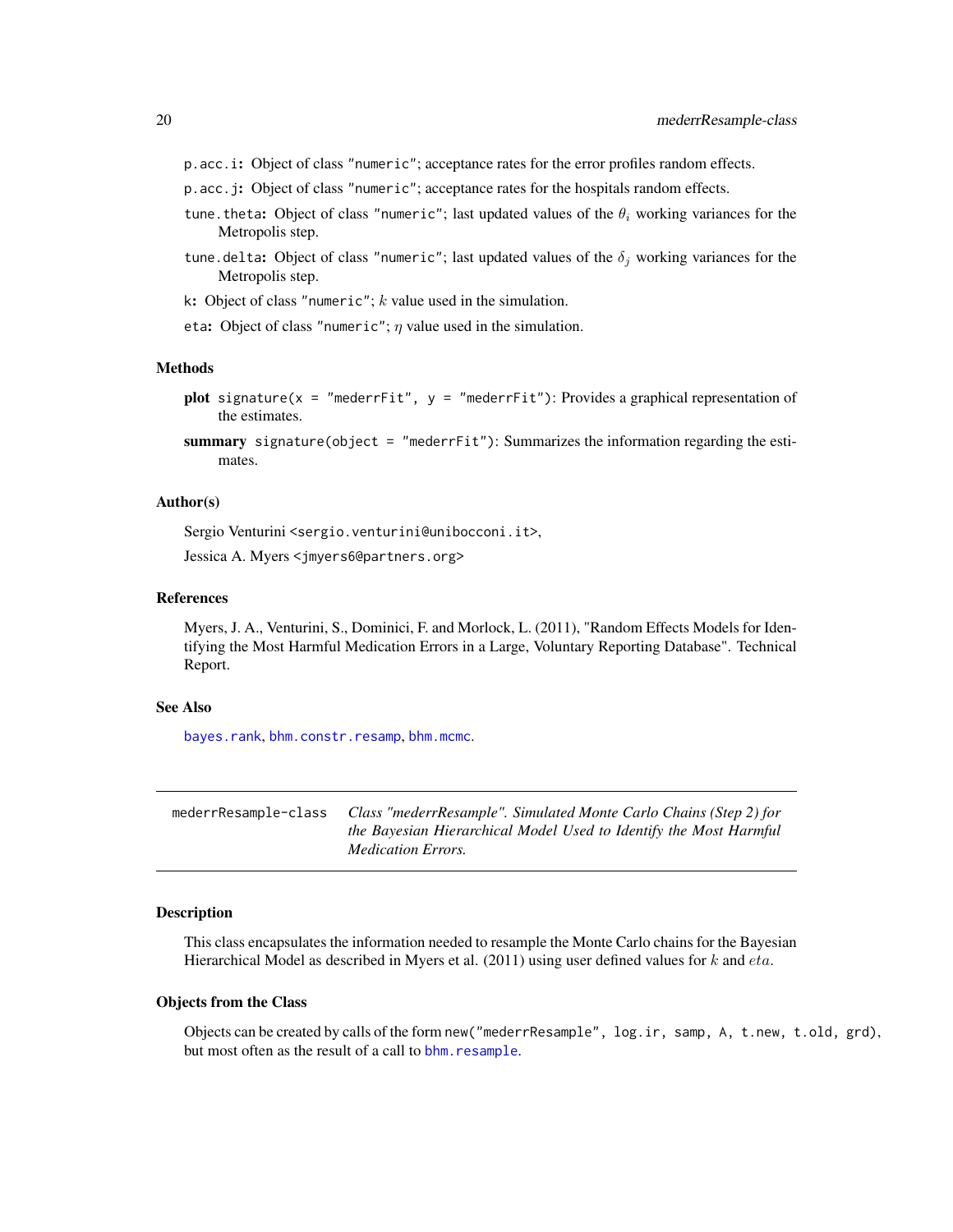#### <span id="page-20-0"></span> $\boldsymbol{M}\boldsymbol{E}\boldsymbol{D}\boldsymbol{M}\boldsymbol{A}\boldsymbol{R}\boldsymbol{X}$  and  $\boldsymbol{M}\boldsymbol{E}\boldsymbol{D}\boldsymbol{M}\boldsymbol{A}\boldsymbol{R}\boldsymbol{X}$  and  $\boldsymbol{M}\boldsymbol{I}\boldsymbol{I}\boldsymbol{I}\boldsymbol{I}\boldsymbol{I}$

### **Slots**

log. ir: Object of class "array"; logarithm of the importance ratio for each pair of  $(k, \eta)$  values. samp: Object of class "array"; resampled MCMC simulation indexes.

A: Object of class "array"; transformation ratio for each pair of  $(k, \eta)$  values.

t.new: Object of class "array";  $\theta_i$  posterior modes using  $(k = \infty, \eta = 1)$ .

t.old: Object of class "numeric";  $\theta_i$  posterior modes using user defined  $(k, \eta)$  values.

grd: Object of class "list"; grid of required  $(k, \eta)$  values.

### Methods

```
plot signature(x = "mederrResample", y = "missing"): : Provides a graphical representa-
    tion of a mederrResample object.
```
#### Author(s)

Sergio Venturini <sergio.venturini@unibocconi.it>,

Jessica A. Myers <jmyers6@partners.org>

### References

Myers, J. A., Venturini, S., Dominici, F. and Morlock, L. (2011), "Random Effects Models for Identifying the Most Harmful Medication Errors in a Large, Voluntary Reporting Database". Technical Report.

### See Also

[bayes.rank](#page-2-1). [bhm.constr.resamp](#page-3-1), [bhm.mcmc](#page-5-1).

MEDMARX *Subset of the MEDMARX Data*

### Description

Subset of the MEDMARX data included for illustrative purposes only in the [mederrRank](#page-1-1) package.

### Usage

```
data(MEDMARX)
```
### Format

An object of class [mederrData](#page-17-1).

#### Details

The data contained in this object are reproduced by gentle permission of Quantros, Inc., 690 N. McCarthy Blvd., Suite 200, Milpitas, CA 95035 (<https://www.medmarx.com/>).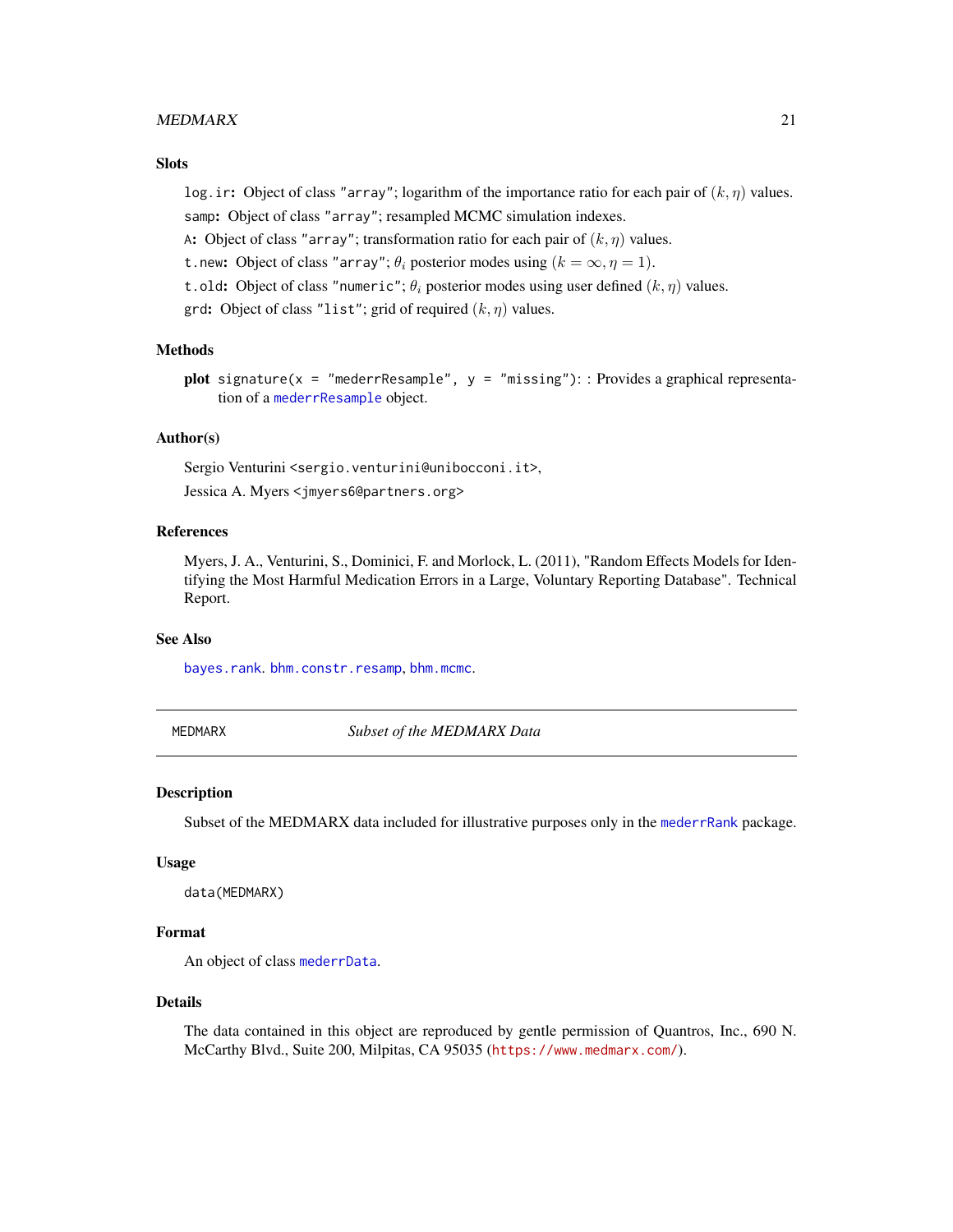### <span id="page-21-0"></span>Author(s)

Sergio Venturini <sergio.venturini@unibocconi.it>,

Jessica A. Myers <jmyers6@partners.org>

#### References

Myers, J. A., Venturini, S., Dominici, F. and Morlock, L. (2011), "Random Effects Models for Identifying the Most Harmful Medication Errors in a Large, Voluntary Reporting Database". Technical Report.

### See Also

[bhm.mcmc](#page-5-1), [mederrData](#page-17-1), [mederrFit](#page-18-1).

### Examples

data("MEDMARX", package = "mederrRank") summary(MEDMARX) plot(MEDMARX, nbins.err = 20, nbins.hosp = 10)

<span id="page-21-1"></span>

| mixnegbinom.em | Expectation-Maximization Algorithm for the Mixture of Negative Bi- |
|----------------|--------------------------------------------------------------------|
|                | nomial Distributions                                               |

#### Description

This function provides the empirical Bayes estimates for the parameters theta of a mixture of two negative binomial distributions (see [dmixnegbinom](#page-8-1)) using an Expectation-Maximization algorithm.

#### Usage

```
mixnegbinom.em(dat, theta0, maxiter = 50000, toler = 0.01,
se = TRUE, stratified = FALSE)
```
### Arguments

| dat        | an object of class "mederrData".                                                                                                                   |
|------------|----------------------------------------------------------------------------------------------------------------------------------------------------|
| theta0     | initial values for the parameters to be optimized over.                                                                                            |
| maxiter    | a positive integer specifying the maximum number of iterations to be performed<br>before the program is terminated.                                |
| toler      | a positive scalar giving the tolerance at which the change in the log-likelihood<br>is considered close enough to zero to terminate the algorithm. |
| se         | logical; if TRUE the standard errors of the estimates are also returned.                                                                           |
| stratified | logical; if TRUE the analysis will be performed by stratifying on the hospitals.                                                                   |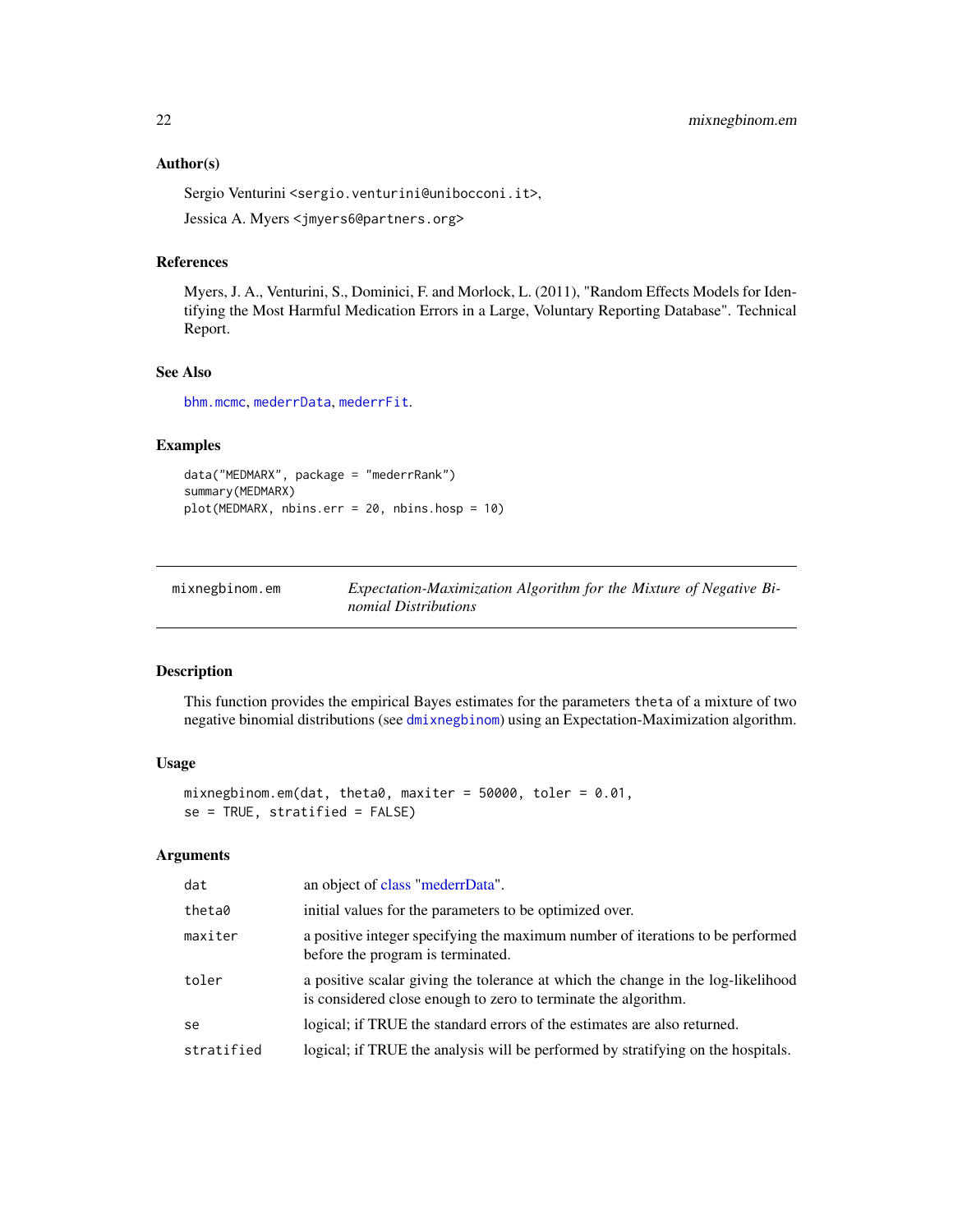### <span id="page-22-0"></span>mixnegbinom.em 23

### Details

For further details see Myers et al. (2011).

#### Value

mixnegbinom.em returns a list with components:

| theta.hat   | The best set of parameters found.                                                                                                                      |
|-------------|--------------------------------------------------------------------------------------------------------------------------------------------------------|
| final.err   | The last change in the log-likelihood; it has to be smaller than the toler argu-<br>ment.                                                              |
| final.ll    | The likelihood value corresponding to theta.hat.                                                                                                       |
| final.score | The log-likelihood score value corresponding to theta.hat.                                                                                             |
| num.iter    | The number of iterations performed to find the proposed solution.                                                                                      |
| se          | Only if argument se is true. A vector of estimates standard errors for the solution<br>found.                                                          |
| N           | The vector of observed error profiles counts.                                                                                                          |
| E.          | The vector of expected error profiles counts.                                                                                                          |
| prior       | A character string giving the prior used; for this function is set to "mixgamma",<br>i.e. a mixture of two gamma distributions as in DuMouchel (1999). |

#### Author(s)

Sergio Venturini <sergio.venturini@unibocconi.it>,

Jessica A. Myers <jmyers6@partners.org>

#### References

DuMouchel W. (1999), "Bayesian Data Mining in Large Frequency Tables, with an Application to the FDA Spontaneous Reporting System". The American Statistician, 53, 177-190.

Myers, J. A., Venturini, S., Dominici, F. and Morlock, L. (2011), "Random Effects Models for Identifying the Most Harmful Medication Errors in a Large, Voluntary Reporting Database". Technical Report.

### See Also

[dmixnegbinom](#page-8-1), [EBGM](#page-12-1), [negbinom.em](#page-25-1).

### Examples

```
## Not run:
data("simdata", package = "mederrRank")
summary(simdata)
fit \le bhm.mcmc(simdata, nsim = 1000, burnin = 500, scale.factor = 1.1)
resamp <- bhm.resample(fit, simdata, p.resample = .1,
k = c(3, 6, 10, 30, 60, Inf), eta = c(.5, .8, 1, 1.25, 2)fit2 \leftarrow bhm.constr.resamp(fit, resamp, k = 3, eta = .8)
```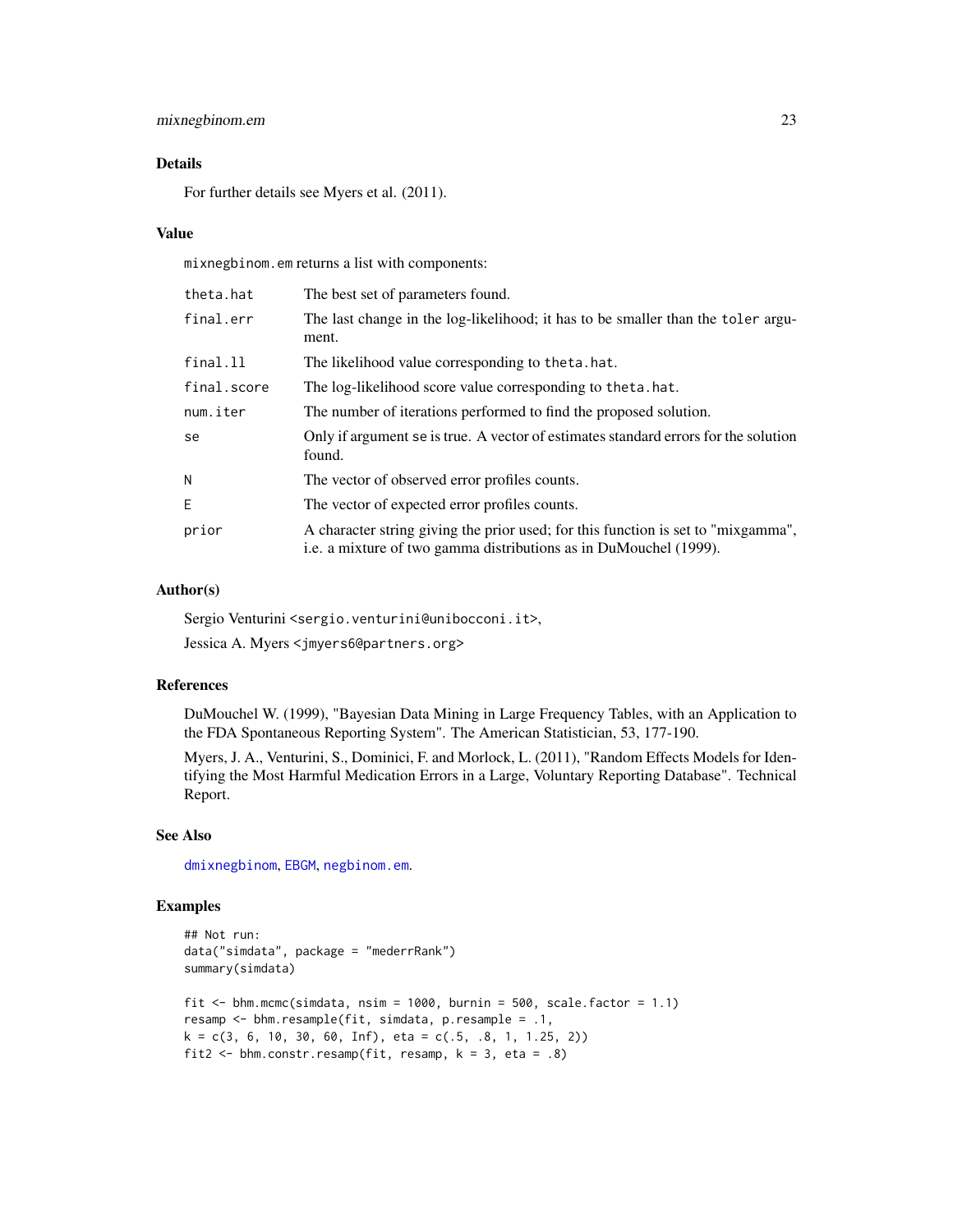### <span id="page-23-0"></span>24 mixnegbinom.loglik

```
plot(fit, fit2, simdata)
theta0 <- c(10, 6, 100, 100, .1)
ans <- mixnegbinom.em(simdata, theta0, 50000, 0.01,
se = TRUE, stratified = TRUE)ans$theta
ans$se
summary(fit2, ans, simdata)
## End(Not run)
```
<span id="page-23-1"></span>mixnegbinom.loglik *Log-Likelihood Function for the Mixture of Negative Binomial Distributions*

### Description

This function computes the log-likelihood function for the mixture of two negative binomial distributions as described in [dmixnegbinom](#page-8-1).

### Usage

mixnegbinom.loglik(theta, N, E)

#### Arguments

| theta | vector of parameter values.               |
|-------|-------------------------------------------|
| N     | vector of observed error profiles counts. |
| F     | vector of expected error profiles counts. |

### Details

For further details see Myers et al. (2011).

### Value

mixnegbinom.loglik returns the log-likelihood value for the negative binomial mixture.

#### Author(s)

Sergio Venturini <sergio.venturini@unibocconi.it>, Jessica A. Myers <jmyers6@partners.org>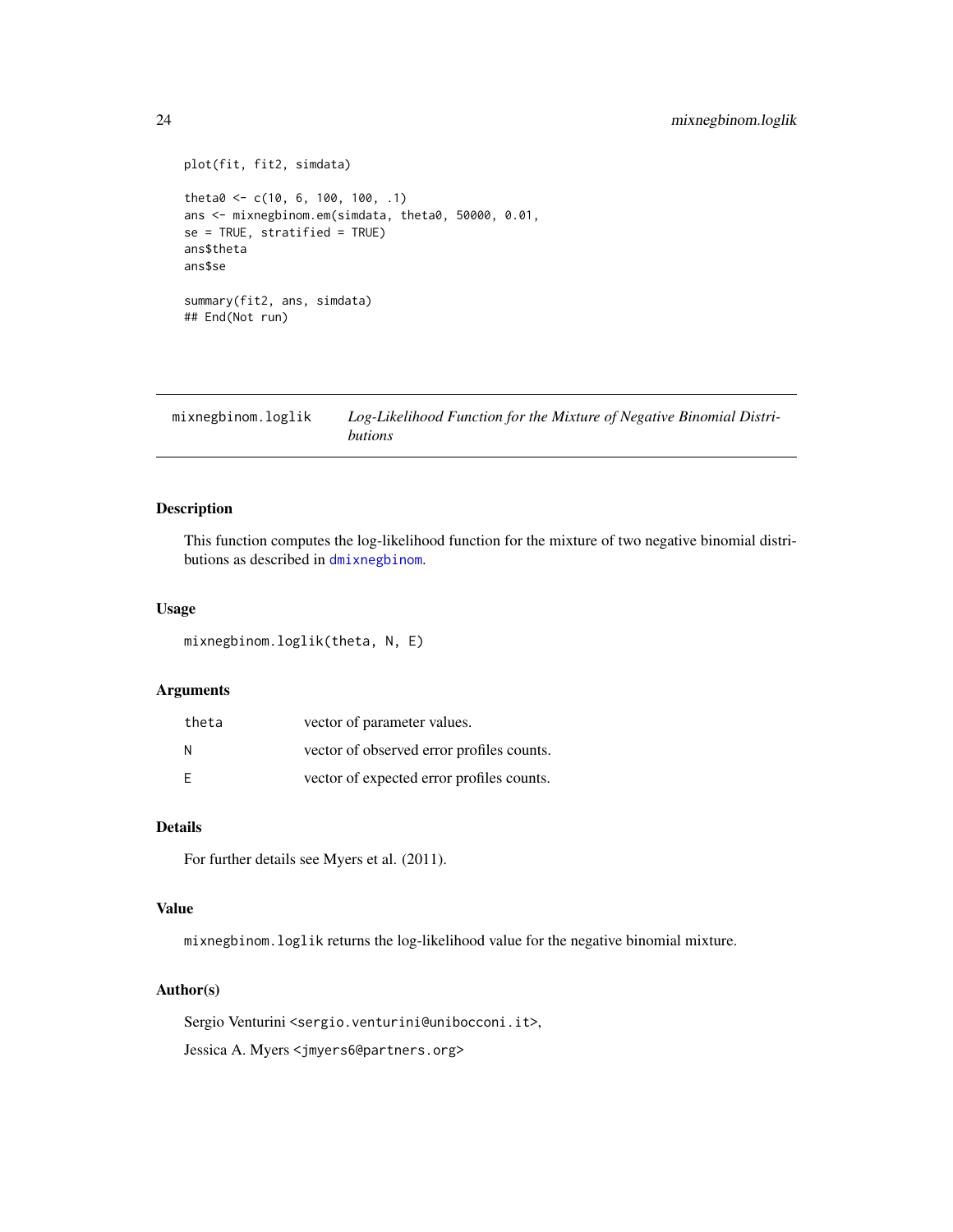### <span id="page-24-0"></span>mixnegbinom.score 25

#### References

DuMouchel W. (1999), "Bayesian Data Mining in Large Frequency Tables, with an Application to the FDA Spontaneous Reporting System". The American Statistician, 53, 177-190.

Myers, J. A., Venturini, S., Dominici, F. and Morlock, L. (2011), "Random Effects Models for Identifying the Most Harmful Medication Errors in a Large, Voluntary Reporting Database". Technical Report.

#### See Also

[dmixnegbinom](#page-8-1), [mixnegbinom.em](#page-21-1), [mixnegbinom.score](#page-24-1).

<span id="page-24-1"></span>mixnegbinom.score *Log-Likelihood Score Function for the Mixture of Negative Binomial Distributions*

#### Description

This function computes the log-likelihood score for the mixture of two negative binomial distributions as described in [dmixnegbinom](#page-8-1).

#### Usage

mixnegbinom.score(theta, N, E)

### Arguments

| theta | vector of parameter values.               |
|-------|-------------------------------------------|
| N     | vector of observed error profiles counts. |
| F     | vector of expected error profiles counts. |

#### Details

For further details see Myers et al. (2011).

### Value

mixnegbinom.score returns the vector of log-likelihood score values for the negative binomial mixture.

#### Author(s)

Sergio Venturini <sergio.venturini@unibocconi.it>, Jessica A. Myers <jmyers6@partners.org>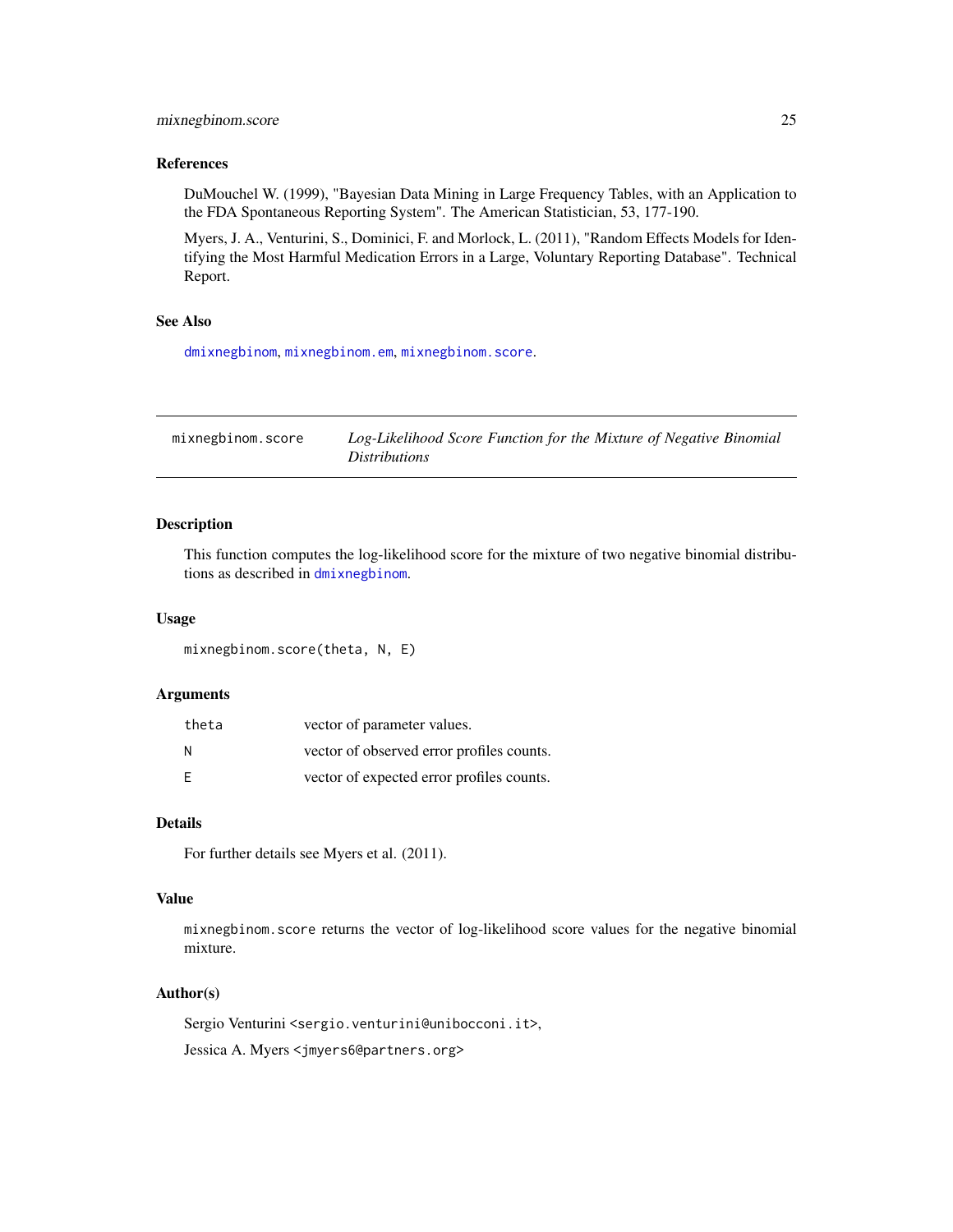### <span id="page-25-0"></span>References

DuMouchel W. (1999), "Bayesian Data Mining in Large Frequency Tables, with an Application to the FDA Spontaneous Reporting System". The American Statistician, 53, 177-190.

Myers, J. A., Venturini, S., Dominici, F. and Morlock, L. (2011), "Random Effects Models for Identifying the Most Harmful Medication Errors in a Large, Voluntary Reporting Database". Technical Report.

### See Also

[dmixnegbinom](#page-8-1), [mixnegbinom.em](#page-21-1), [mixnegbinom.loglik](#page-23-1).

<span id="page-25-1"></span>

| negbinom.em | Expectation-Maximization Algorithm for the Negative Binomial Dis- |
|-------------|-------------------------------------------------------------------|
|             | <i>tribution</i>                                                  |

### Description

This function provides the empirical Bayes estimates for the parameters theta of a negative binomial distribution (see [dnegbinom](#page-9-1)) using an Expectation-Maximization algorithm.

### Usage

```
negbinom.em(dat, theta0, maxiter = 50000, toler = 0.01,
se = TRUE, stratified = FALSE)
```
#### Arguments

| dat           | an object of class "mederrData".                                                                                                      |
|---------------|---------------------------------------------------------------------------------------------------------------------------------------|
| theta0        | initial values for the parameters to be optimized over.                                                                               |
| maxiter       | a positive integer specifying the maximum number of iterations to be performed<br>before the program is terminated.                   |
| toler         | a positive scalar giving the tolerance at which the scaled gradient is considered<br>close enough to zero to terminate the algorithm. |
| <sub>se</sub> | logical; if TRUE the standard errors of the estimates are also returned.                                                              |
| stratified    | logical; if TRUE the analysis will be performed by stratifying on the hospitals.                                                      |

### Details

For further details see Myers et al. (2011).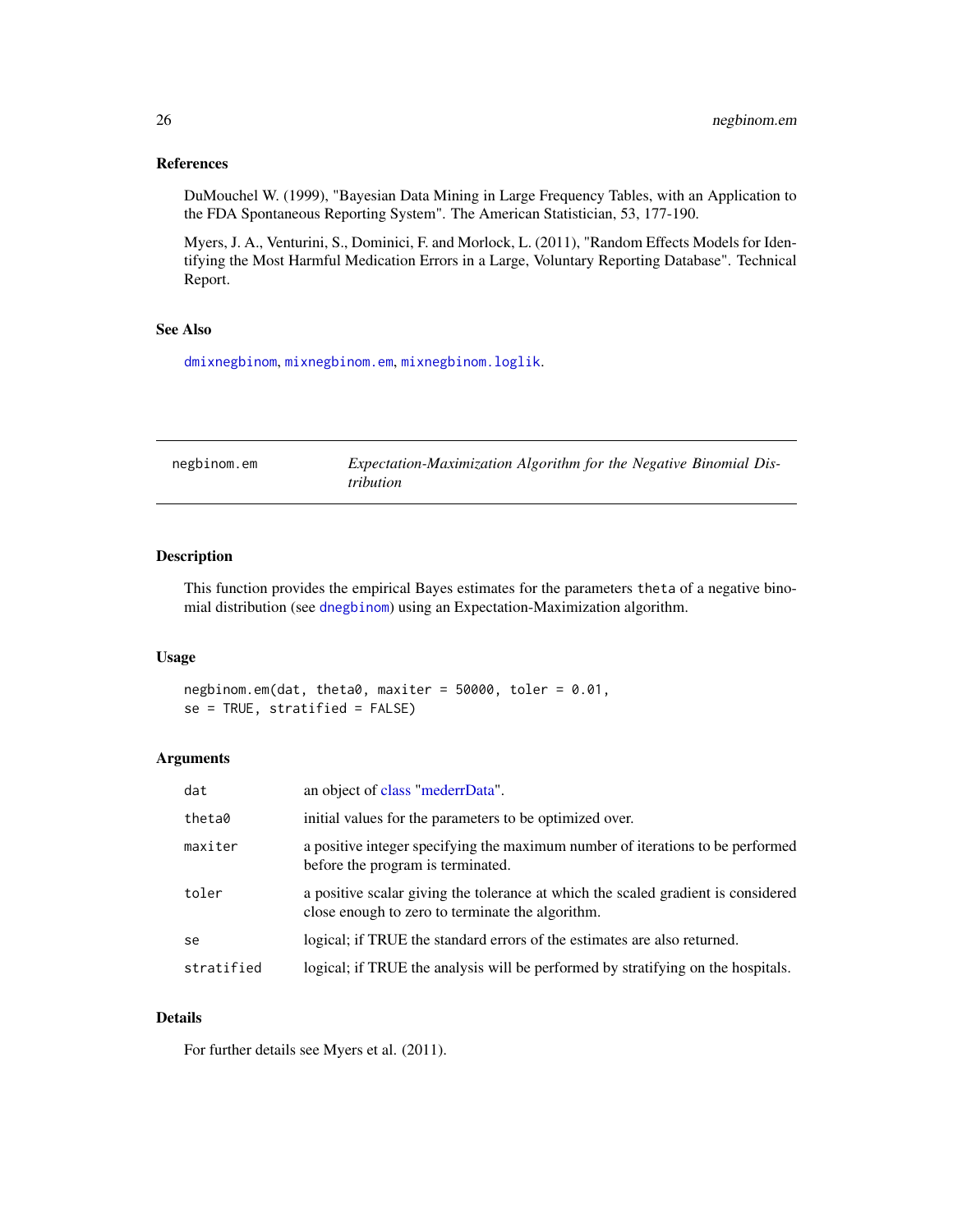### <span id="page-26-0"></span>negbinom.em 27

#### Value

negbinom.em returns a list with components:

| theta.hat   | The best set of parameters found.                                                                            |
|-------------|--------------------------------------------------------------------------------------------------------------|
| final.err   | The last change in the log-likelihood; it has to be smaller than the toler argu-<br>ment.                    |
| final.ll    | The likelihood value corresponding to theta.hat.                                                             |
| final.score | The log-likelihood score value corresponding to theta.hat.                                                   |
| num.iter    | The number of iterations performed to find the proposed solution.                                            |
| se          | Only if argument se is true. A vector of estimates standard errors for the solution<br>found.                |
| Ν           | The vector of observed error profiles counts.                                                                |
| E.          | The vector of expected error profiles counts.                                                                |
| prior       | A character string giving the prior used; for this function is set to "gamma", i.e.<br>a gamma distribution. |

#### Author(s)

Sergio Venturini <sergio.venturini@unibocconi.it>,

Jessica A. Myers <jmyers6@partners.org>

### References

DuMouchel W. (1999), "Bayesian Data Mining in Large Frequency Tables, with an Application to the FDA Spontaneous Reporting System". The American Statistician, 53, 177-190.

Myers, J. A., Venturini, S., Dominici, F. and Morlock, L. (2011), "Random Effects Models for Identifying the Most Harmful Medication Errors in a Large, Voluntary Reporting Database". Technical Report.

#### See Also

[dnegbinom](#page-9-1), [EBGM](#page-12-1), [mixnegbinom.em](#page-21-1).

### Examples

```
data("simdata", package = "mederrRank")
summary(simdata)
```

```
## Not run:
fit \le bhm.mcmc(simdata, nsim = 1000, burnin = 500, scale.factor = 1.1)
resamp <- bhm.resample(fit, simdata, p.resample = .1,
k = c(3, 6, 10, 30, 60, Inf), eta = c(.5, .8, 1, 1.25, 2))
fit2 \leftarrow bhm.constr.resamp(fit, resamp, k = 3, eta = .8)
plot(fit, fit2, simdata)
```
## End(Not run)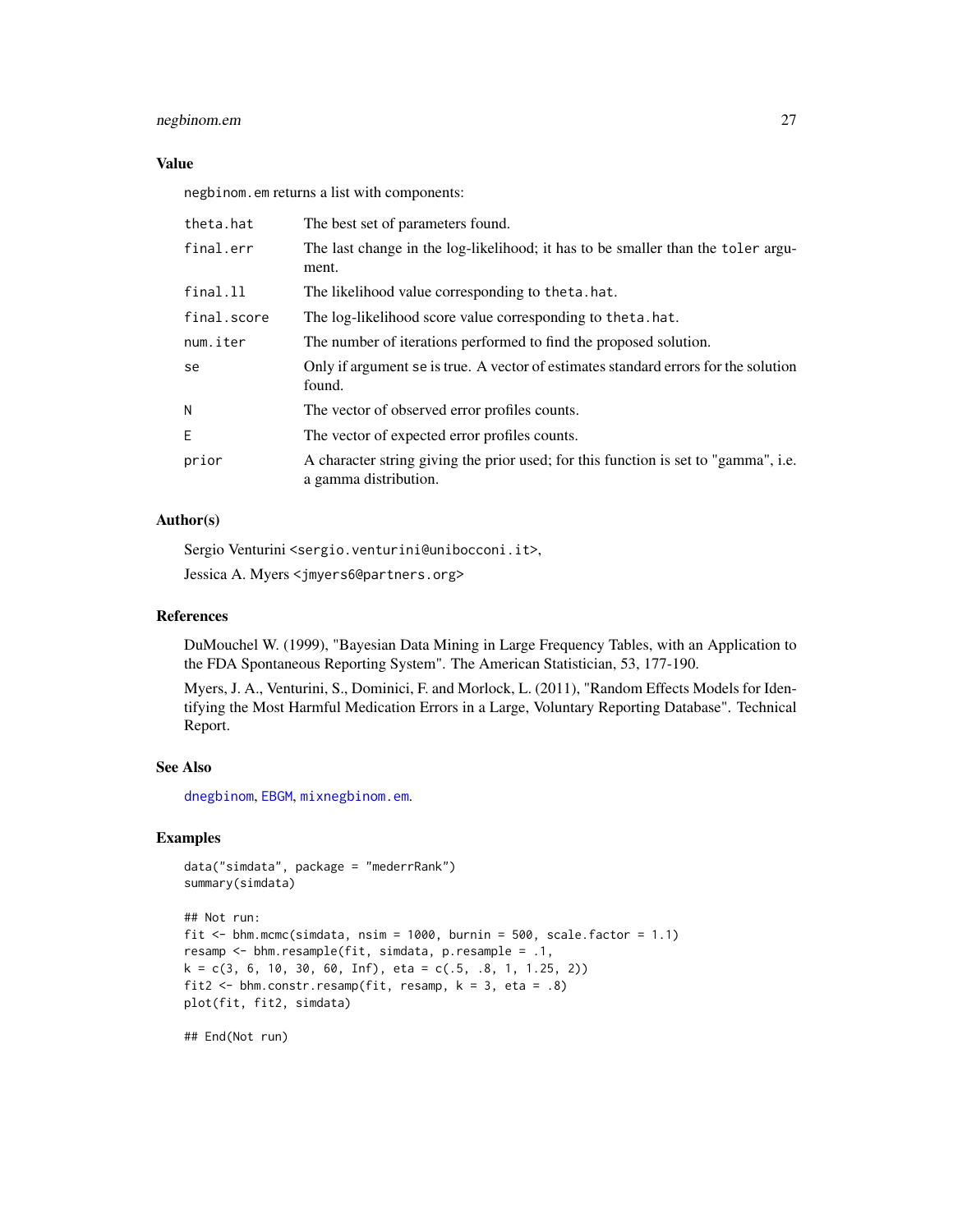```
theta0 \le- runif(2, 0, 5)
ans <- negbinom.em(simdata, theta0, 50000, 0.01,
se = TRUE, stratified = TRUE)
ans$theta
ans$se
## Not run:
summary(fit2, ans, simdata)
## End(Not run)
```
<span id="page-27-1"></span>

| negbinom.loglik | Log-Likelihood Function for the Mixture of Negative Binomial Distri- |
|-----------------|----------------------------------------------------------------------|
|                 | butions                                                              |

This function computes the log-likelihood function for the mixture of two negative binomial distribution as described in [dmixnegbinom](#page-8-1).

### Usage

negbinom.loglik(theta, N, E)

### Arguments

| theta | vector of parameter values.               |
|-------|-------------------------------------------|
| N     | vector of observed error profiles counts. |
| F     | vector of expected error profiles counts. |

### Details

For further details see Myers et al. (2011).

### Value

negbinom.loglik returns the log-likelihood value for the negative binomial distribution.

#### Author(s)

Sergio Venturini <sergio.venturini@unibocconi.it>,

Jessica A. Myers <jmyers6@partners.org>

<span id="page-27-0"></span>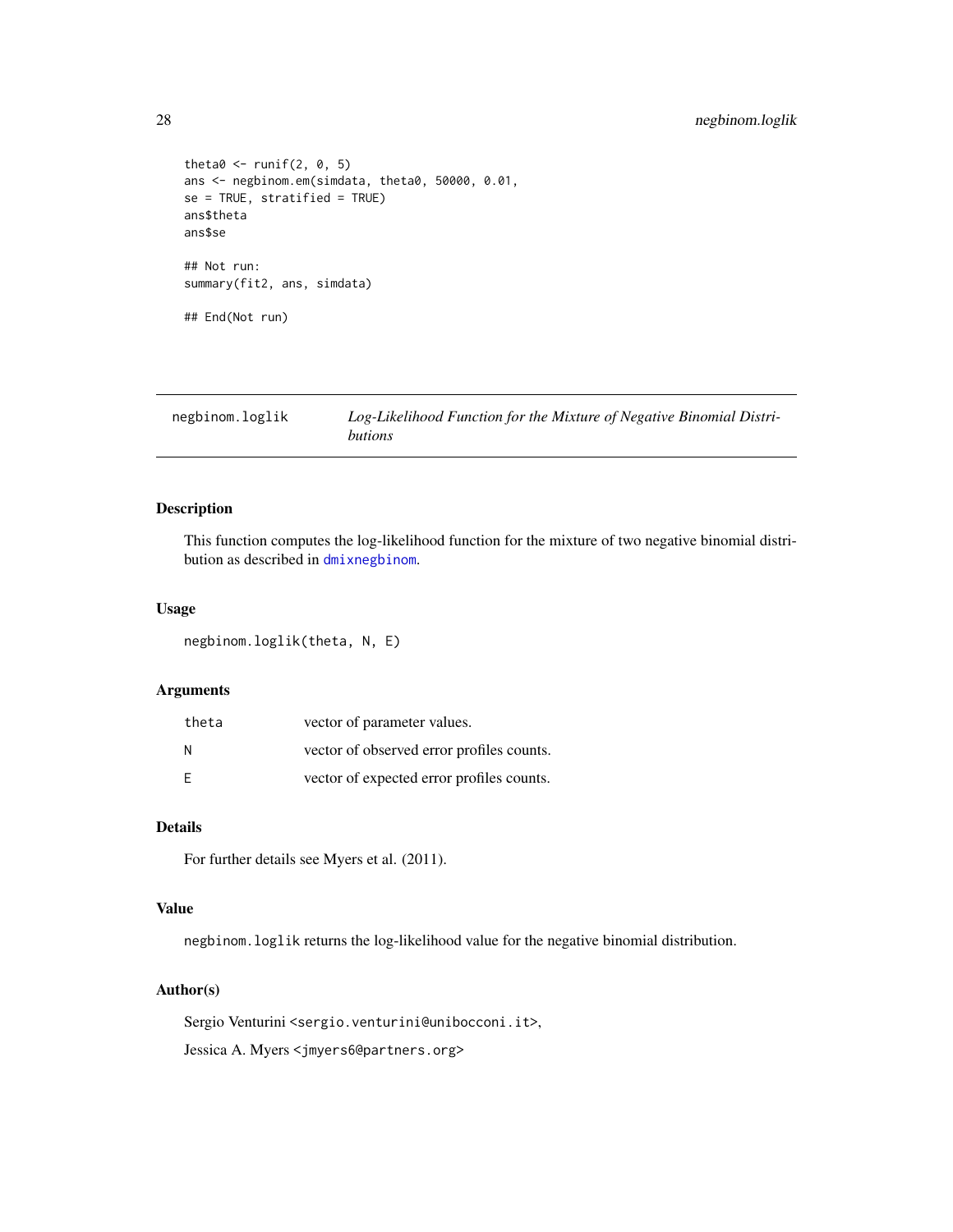### <span id="page-28-0"></span>negbinom.score 29

### References

DuMouchel W. (1999), "Bayesian Data Mining in Large Frequency Tables, with an Application to the FDA Spontaneous Reporting System". The American Statistician, 53, 177-190.

Myers, J. A., Venturini, S., Dominici, F. and Morlock, L. (2011), "Random Effects Models for Identifying the Most Harmful Medication Errors in a Large, Voluntary Reporting Database". Technical Report.

#### See Also

[dnegbinom](#page-9-1), [negbinom.em](#page-25-1), [negbinom.score](#page-28-1).

<span id="page-28-1"></span>negbinom.score *Log-Likelihood Score Function for the Negative Binomial Distribution*

### Description

This function computes the log-likelihood score for the negative binomial distribution as described in [dmixnegbinom](#page-8-1).

#### Usage

negbinom.score(theta, N, E)

### Arguments

| theta | vector of parameter values.               |
|-------|-------------------------------------------|
| N     | vector of observed error profiles counts. |
| E     | vector of expected error profiles counts. |

### Details

For further details see Myers et al. (2011).

### Value

negbinom.score returns the vector of log-likelihood score values for the negative binomial distribution.

#### Author(s)

Sergio Venturini <sergio.venturini@unibocconi.it>,

Jessica A. Myers <jmyers6@partners.org>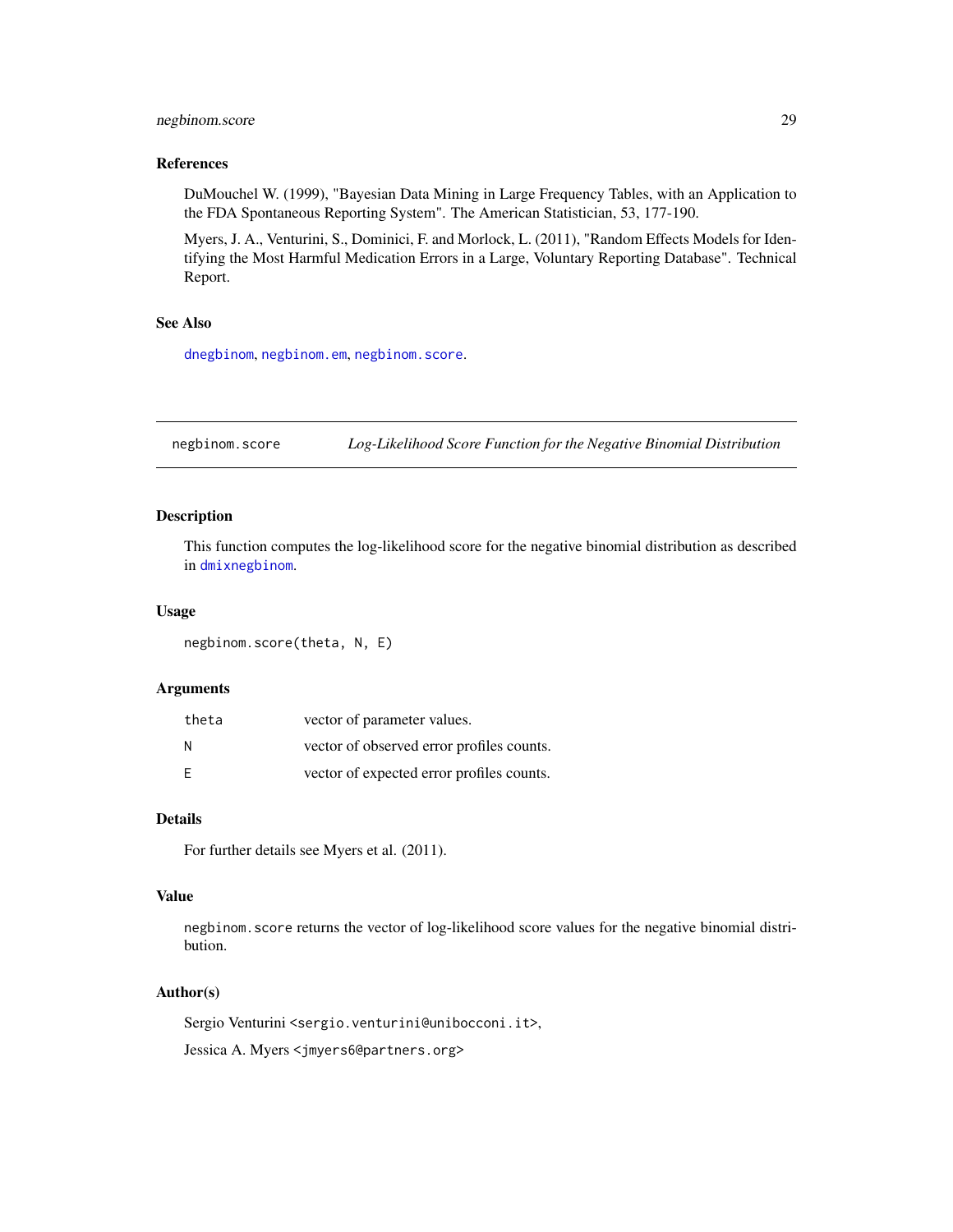### <span id="page-29-0"></span>References

DuMouchel W. (1999), "Bayesian Data Mining in Large Frequency Tables, with an Application to the FDA Spontaneous Reporting System". The American Statistician, 53, 177-190.

Myers, J. A., Venturini, S., Dominici, F. and Morlock, L. (2011), "Random Effects Models for Identifying the Most Harmful Medication Errors in a Large, Voluntary Reporting Database". Technical Report.

#### See Also

[dnegbinom](#page-9-1), [negbinom.em](#page-25-1), [negbinom.loglik](#page-27-1).

<span id="page-29-1"></span>p.value *Posterior Predictive Test statistics*

### Description

This function computes posterior predictive test statistics as described in Myers et al. (2011).

#### Usage

p.value(reps)

#### Arguments

reps list of replications created with the [post.rep](#page-31-1) function.

#### Details

For further details see Myers et al. (2011).

#### Value

p-value creates a list of p-values.

### Author(s)

Sergio Venturini <sergio.venturini@unibocconi.it>, Jessica A. Myers <jmyers6@partners.org>

### References

Myers, J. A., Venturini, S., Dominici, F. and Morlock, L. (2011), "Random Effects Models for Identifying the Most Harmful Medication Errors in a Large, Voluntary Reporting Database". Technical Report.

#### See Also

[bhm.constr.resamp](#page-3-1), [bhm.mcmc](#page-5-1), [bhm.resample](#page-7-1), [post.rep](#page-31-1).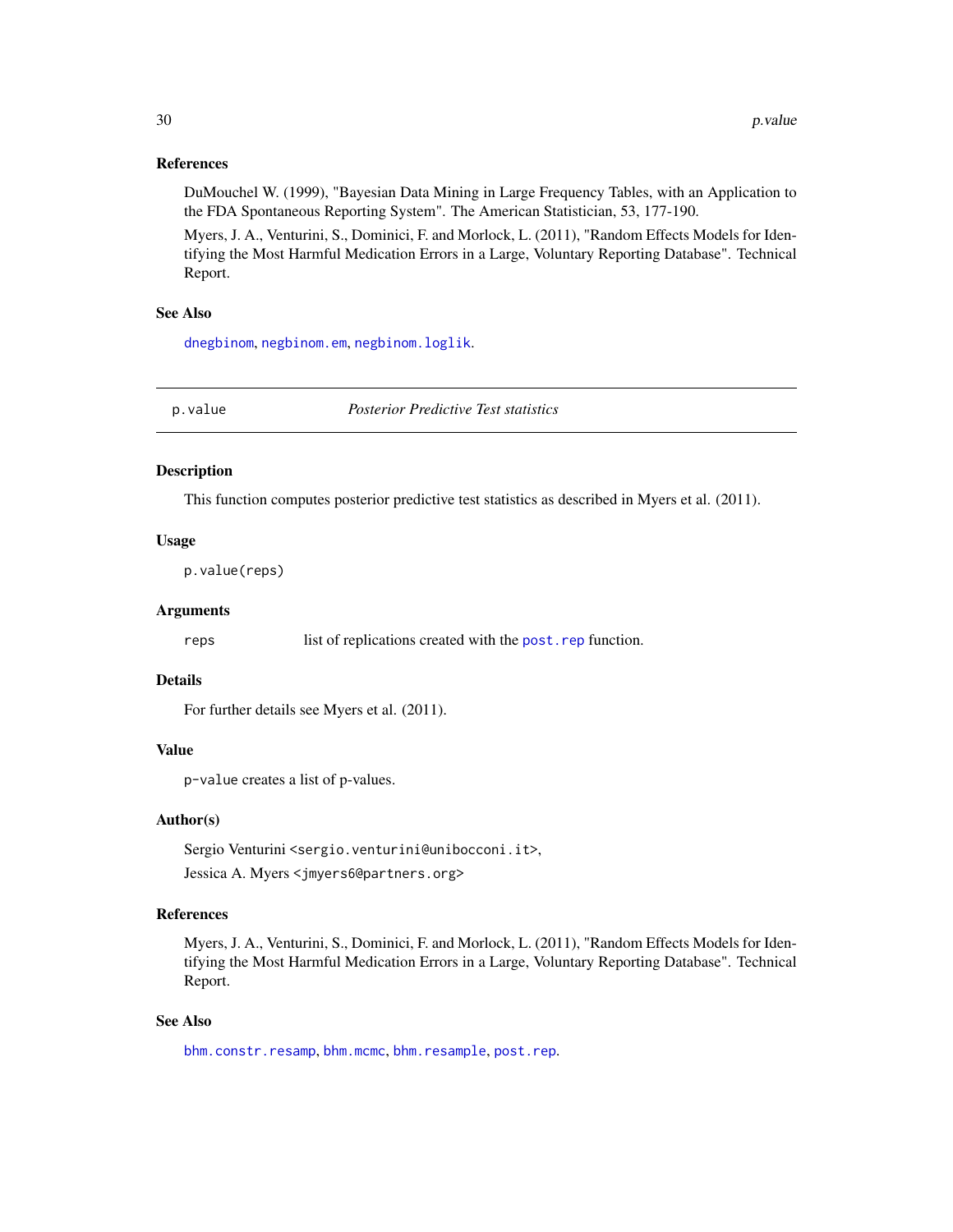### <span id="page-30-0"></span>plot-methods 31

#### Examples

```
## Not run:
data("simdata", package = "mederrRank")
summary(simdata)
fit \le bhm.mcmc(simdata, nsim = 1000, burnin = 500, scale.factor = 1.1)
resamp <- bhm.resample(fit, simdata, p.resample = .1,
k = c(3, 6, 10, 30, 60, Inf), eta = c(.5, .8, 1, 1.25, 2))
fit2 \le bhm.constr.resamp(fit, resamp, k = 3, eta = .8)
reps <- post.rep(fit2, simdata)
pvalues <- p.value(reps)
```

```
## End(Not run)
```
plot-methods *Plot of Medication Error Data and Analysis*

#### Description

Methods for function plot in Package 'graphics' to be used with ["mederrData"](#page-17-1), [mederrFit](#page-18-1) and ["mederrResample"](#page-19-1) objects.

#### Methods

- signature( $x = "medianData", y = "missing")$  Pictorial representation for a ["mederrData"](#page-17-1) object.
- signature( $x =$  "mederrFit",  $y =$  "mederrFit") Graphical representation of Markov Chain Monte Carlo simulations for a ["mederrFit"](#page-18-1) object.
- signature( $x =$  "mederrResample",  $y =$  "missing") Graphical representation of the resampling transformation for a ["mederrResample"](#page-19-1) object.

#### Author(s)

Sergio Venturini <sergio.venturini@unibocconi.it>,

Jessica A. Myers <jmyers6@partners.org>

#### References

Myers, J. A., Venturini, S., Dominici, F. and Morlock, L. (2011), "Random Effects Models for Identifying the Most Harmful Medication Errors in a Large, Voluntary Reporting Database". Technical Report.

### See Also

[bhm.mcmc](#page-5-1), [bhm.resample](#page-7-1).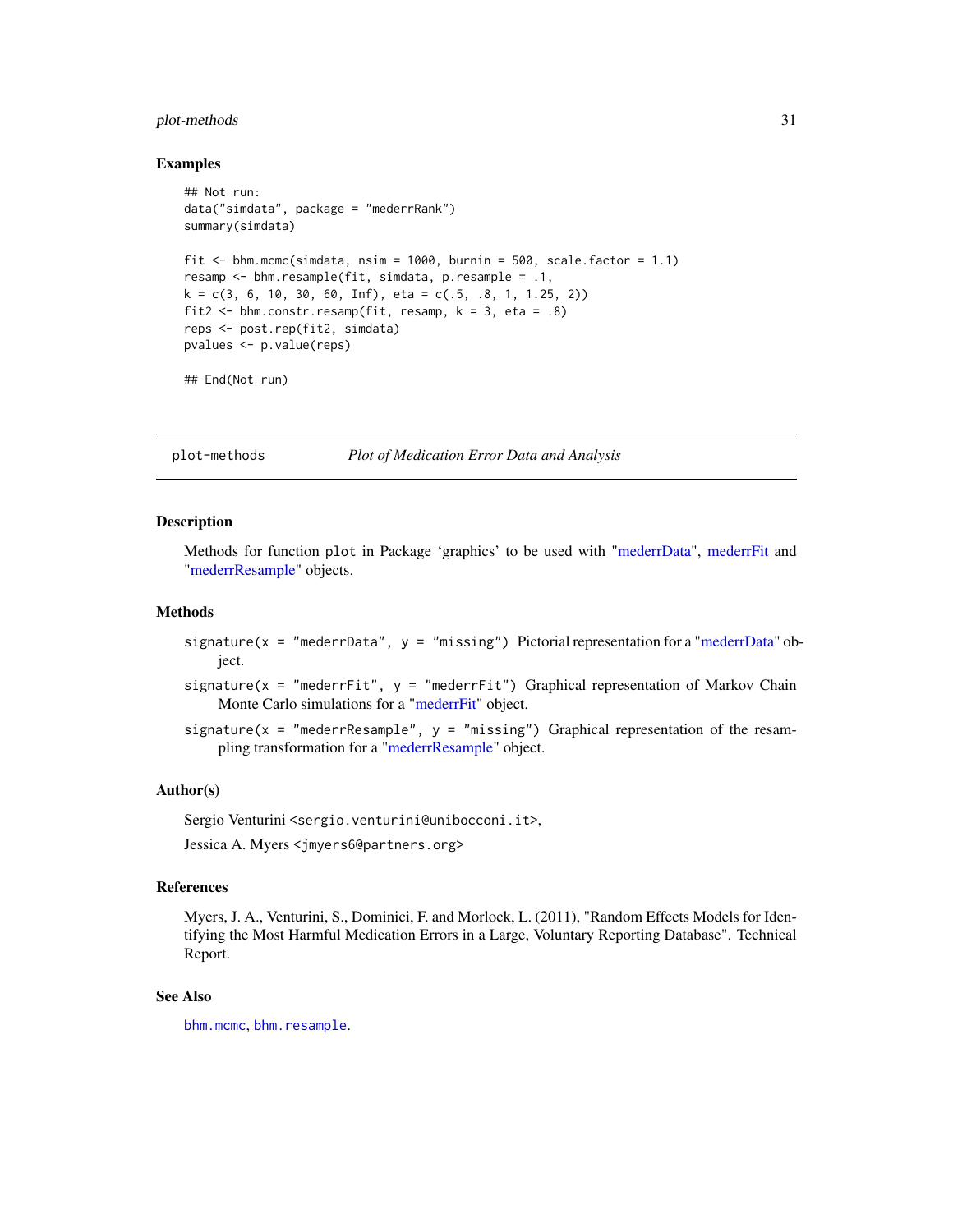<span id="page-31-1"></span><span id="page-31-0"></span>

This function creates a list of replicated data for posterior predictive checking as described in Myers et al. (2011).

#### Usage

post.rep(model, dat)

### Arguments

| model | an object of class "mederrFit".  |
|-------|----------------------------------|
| dat   | an object of class "mederrData". |

### Details

For further details see Myers et al. (2011).

### Value

post.rep returns a list of replicated data.

### Author(s)

Sergio Venturini <sergio.venturini@unibocconi.it>,

Jessica A. Myers <jmyers6@partners.org>

### References

Myers, J. A., Venturini, S., Dominici, F. and Morlock, L. (2011), "Random Effects Models for Identifying the Most Harmful Medication Errors in a Large, Voluntary Reporting Database". Technical Report.

### See Also

[bhm.constr.resamp](#page-3-1), [bhm.mcmc](#page-5-1), [bhm.resample](#page-7-1), [p.value](#page-29-1).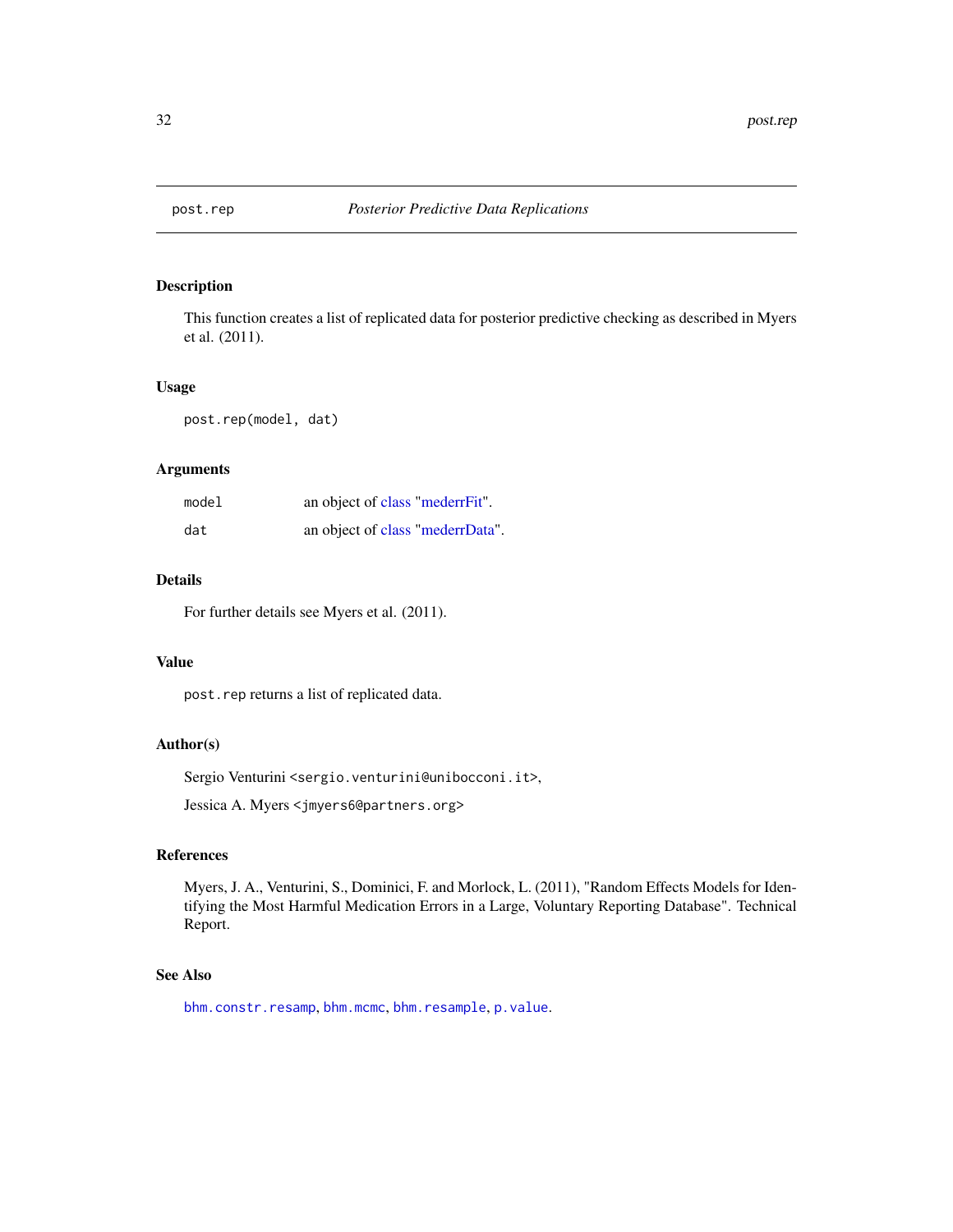<span id="page-32-1"></span><span id="page-32-0"></span>

Random generation for a mixture of two negative binomial distributions.

#### Usage

rmixnegbinom(n, theta, E)

### Arguments

| n     | number of observations.                                              |
|-------|----------------------------------------------------------------------|
| theta | vector of parameters for the negative binomial distribution mixture. |
| E     | vector of (non-negative integer) expected counts.                    |

### Value

rmixnegbinom generates random deviates corresponding to the E and theta values provided.

#### Author(s)

Sergio Venturini <sergio.venturini@unibocconi.it>,

Jessica A. Myers <jmyers6@partners.org>

### References

Myers, J. A., Venturini, S., Dominici, F. and Morlock, L. (2011), "Random Effects Models for Identifying the Most Harmful Medication Errors in a Large, Voluntary Reporting Database". Technical Report.

### See Also

[dmixnegbinom](#page-8-1), [rnbinom](#page-0-0).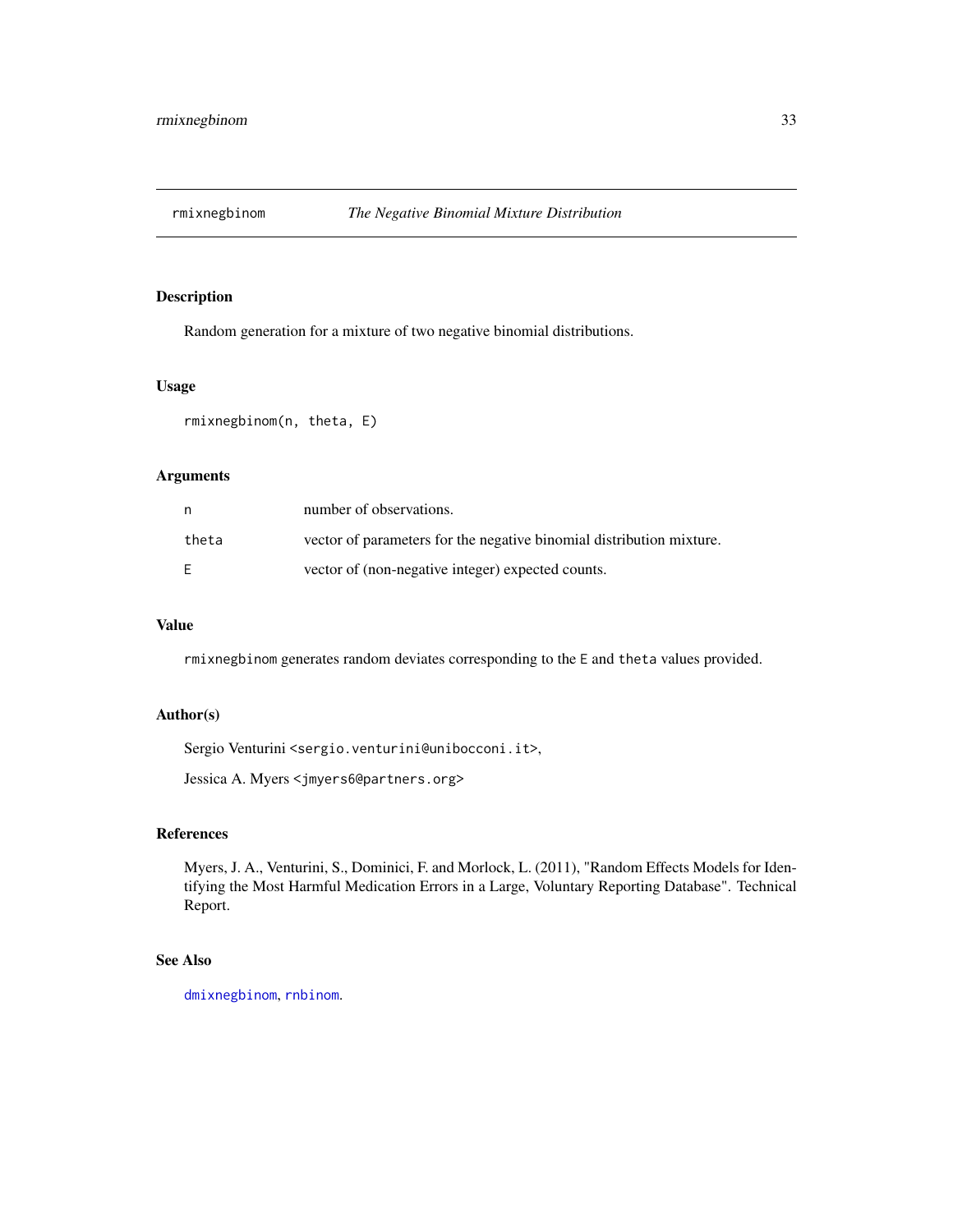<span id="page-33-0"></span>

Simulated data to use for illustrative purposes in the [mederrRank](#page-1-1) package.

### Usage

data(simdata)

### Format

An object of class [mederrData](#page-17-1).

#### Author(s)

Sergio Venturini <sergio.venturini@unibocconi.it>,

Jessica A. Myers <jmyers6@partners.org>

### References

Myers, J. A., Venturini, S., Dominici, F. and Morlock, L. (2011), "Random Effects Models for Identifying the Most Harmful Medication Errors in a Large, Voluntary Reporting Database". Technical Report.

### See Also

[bhm.mcmc](#page-5-1), [mederrData](#page-17-1), [mederrFit](#page-18-1).

### Examples

```
data("simdata", package = "mederrRank")
summary(simdata)
plot(simdata)
```
summary-methods *Summary of Medication Error Data and Analysis*

### Description

Methods for function summary in Package 'base' to be used with ["mederrData"](#page-17-1) and ["mederrFit"](#page-18-1) objects.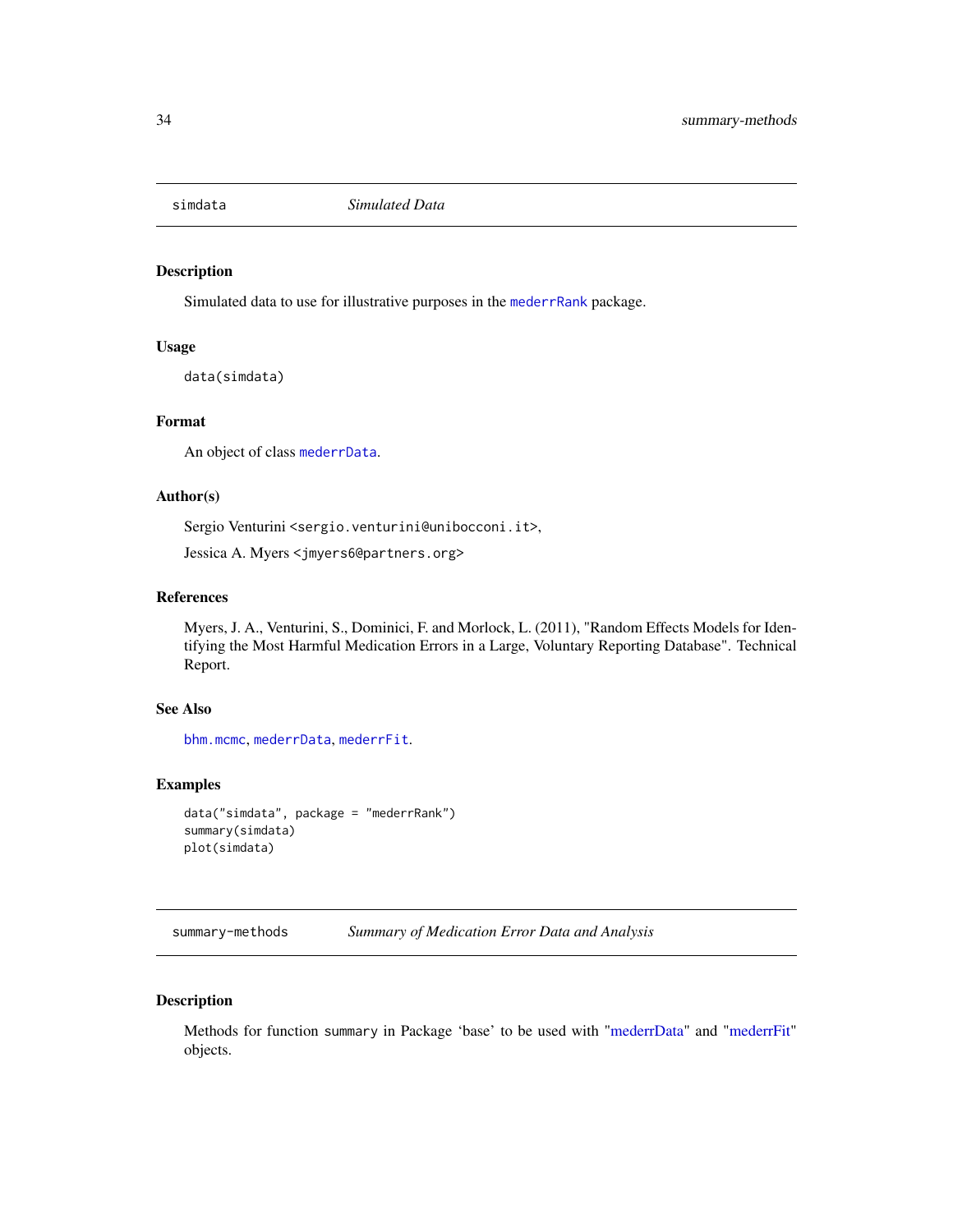### <span id="page-34-0"></span>summary-methods 35

### Methods

- signature(object = "mederrData") Extracts summary information about the slots of a ["med](#page-17-1)[errData"](#page-17-1) object.
- signature(object = "mederrFit") Extracts summary information about the slots of a ["meder](#page-18-1)[rFit"](#page-18-1) object.

### Author(s)

Sergio Venturini <sergio.venturini@unibocconi.it>,

Jessica A. Myers <jmyers6@partners.org>

### References

Myers, J. A., Venturini, S., Dominici, F. and Morlock, L. (2011), "Random Effects Models for Identifying the Most Harmful Medication Errors in a Large, Voluntary Reporting Database". Technical Report.

### See Also

[bayes.rank](#page-2-1), [bhm.mcmc](#page-5-1).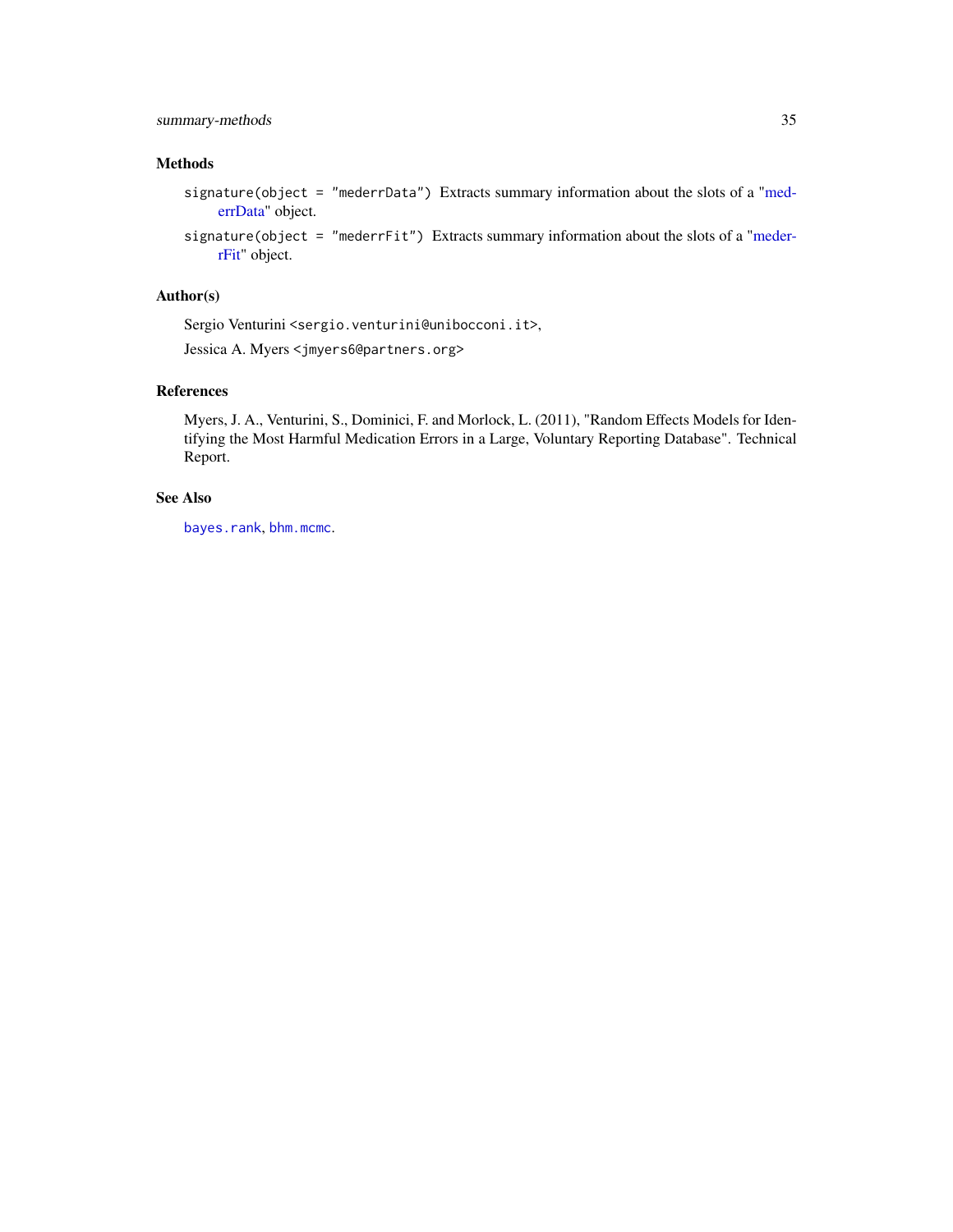# <span id="page-35-0"></span>Index

∗Topic Bayesian Hierarchical Models mederrRank-package, [2](#page-1-0) ∗Topic Bayesian Hierarchical Model bhm.constr.resamp, [4](#page-3-0) bhm.mcmc,  $6$ bhm.resample, [8](#page-7-0) MEDMARX, [21](#page-20-0) simdata, [34](#page-33-0) ∗Topic Counts dmixnegbinom, [9](#page-8-0) dnegbinom, [10](#page-9-0) rmixnegbinom, [33](#page-32-0) ∗Topic DuMocuhel dmixnegbinom, [9](#page-8-0) dnegbinom, [10](#page-9-0) rmixnegbinom, [33](#page-32-0) ∗Topic EM mederrRank-package, [2](#page-1-0) mixnegbinom.em, [22](#page-21-0) mixnegbinom.loglik, [24](#page-23-0) mixnegbinom.score, [25](#page-24-0) negbinom.em, [26](#page-25-0) negbinom.loglik, [28](#page-27-0) negbinom.score, [29](#page-28-0) ∗Topic Empirical Bayes EBGM, [13](#page-12-0) mederrRank-package, [2](#page-1-0) mixnegbinom.em, [22](#page-21-0) mixnegbinom.loglik, [24](#page-23-0) mixnegbinom.score, [25](#page-24-0) negbinom.em, [26](#page-25-0) negbinom.loglik, [28](#page-27-0) negbinom.score, [29](#page-28-0) ∗Topic Markov Chain Monte Carlo bhm.constr.resamp, [4](#page-3-0) bhm.mcmc, [6](#page-5-0) bhm.resample, [8](#page-7-0) ∗Topic Medication Errors bayes.rank, [3](#page-2-0)

bhm.constr.resamp, [4](#page-3-0) bhm.mcmc, [6](#page-5-0) bhm.resample, [8](#page-7-0) dmixnegbinom, [9](#page-8-0) dnegbinom, [10](#page-9-0) EBGM, [13](#page-12-0) llDiffD, [14](#page-13-0) llDiffT, [15](#page-14-0) logp, [16](#page-15-0) logunpost, [17](#page-16-0) MEDMARX, [21](#page-20-0) mixnegbinom.em, [22](#page-21-0) mixnegbinom.loglik, [24](#page-23-0) mixnegbinom.score, [25](#page-24-0) negbinom.em, [26](#page-25-0) negbinom.loglik, [28](#page-27-0) negbinom.score, [29](#page-28-0) p.value, [30](#page-29-0) plot-methods, [31](#page-30-0) post.rep, [32](#page-31-0) rmixnegbinom, [33](#page-32-0) simdata, [34](#page-33-0) summary-methods, [34](#page-33-0) ∗Topic Mixture Distributions mederrRank-package, [2](#page-1-0) ∗Topic Mixture dmixnegbinom, [9](#page-8-0) mixnegbinom.loglik, [24](#page-23-0) mixnegbinom.score, [25](#page-24-0) negbinom.loglik, [28](#page-27-0) negbinom.score, [29](#page-28-0) rmixnegbinom, [33](#page-32-0) ∗Topic Negative Binomial **Distribution** dmixnegbinom, [9](#page-8-0) rmixnegbinom, [33](#page-32-0) ∗Topic Optimal Bayes ranking mederrRank-package, [2](#page-1-0) ∗Topic Optimal Bayesian Ranking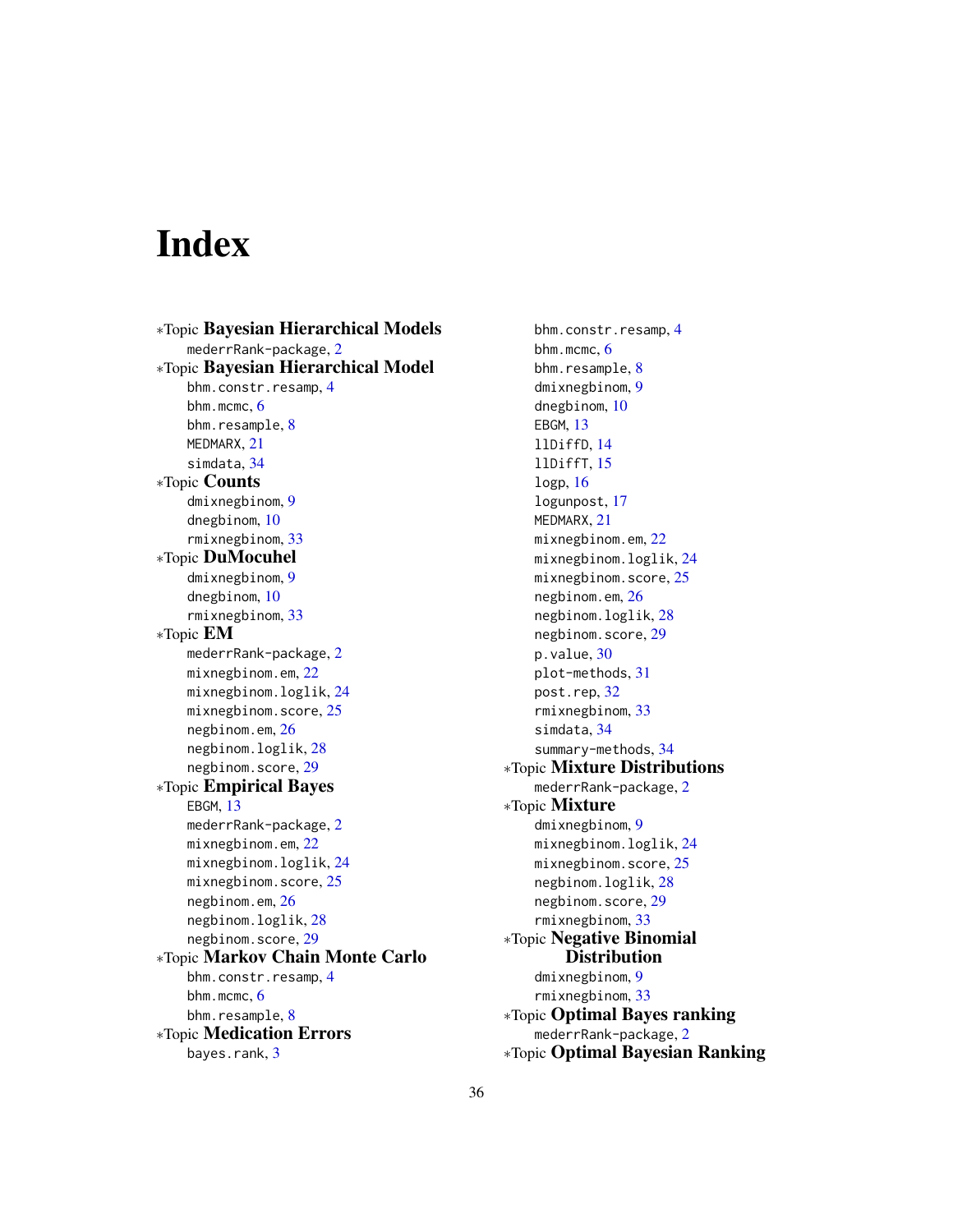#### $I<sub>N</sub>$  and  $I<sub>37</sub>$  and  $I<sub>37</sub>$  and  $I<sub>37</sub>$  and  $I<sub>37</sub>$  and  $I<sub>37</sub>$  and  $I<sub>37</sub>$  and  $I<sub>37</sub>$  and  $I<sub>37</sub>$  and  $I<sub>37</sub>$  and  $I<sub>37</sub>$  and  $I<sub>37</sub>$  and  $I<sub>37</sub>$  and  $I<sub>37</sub>$  and

bayes.rank, [3](#page-2-0) bhm.constr.resamp , [4](#page-3-0) bhm.mcmc, [6](#page-5-0) bhm.resample, <mark>[8](#page-7-0)</mark> EBGM , [13](#page-12-0) llDiffD , [14](#page-13-0) llDiffT , [15](#page-14-0) logp , [16](#page-15-0) logunpost , [17](#page-16-0) MEDMARX, [21](#page-20-0) mixnegbinom.em, [22](#page-21-0) mixnegbinom.loglik , [24](#page-23-0) mixnegbinom.score, [25](#page-24-0) negbinom.em, [26](#page-25-0) negbinom.loglik , [28](#page-27-0) negbinom.score , [29](#page-28-0) p.value, [30](#page-29-0) post.rep, [32](#page-31-0) simdata , [34](#page-33-0) ∗Topic classes mederrData-class , [18](#page-17-0) mederrFit-class , [19](#page-18-0) mederrResample-class, [20](#page-19-0) ∗Topic methods mederrData-class , [18](#page-17-0) mederrFit-class , [19](#page-18-0) mederrResample-class, [20](#page-19-0) plot-methods , [31](#page-30-0) summary-methods , [34](#page-33-0) ∗Topic ranking bayes.rank, [3](#page-2-0) bhm.constr.resamp , [4](#page-3-0) bhm.mcmc, [6](#page-5-0) bhm.resample, [8](#page-7-0) EBGM , [13](#page-12-0) llDiffD , [14](#page-13-0) llDiffT , [15](#page-14-0) logp , [16](#page-15-0) logunpost , [17](#page-16-0) MEDMARX, [21](#page-20-0) mixnegbinom.em, [22](#page-21-0) mixnegbinom.loglik , [24](#page-23-0) mixnegbinom.score, [25](#page-24-0) negbinom.em, [26](#page-25-0) negbinom.loglik , [28](#page-27-0) negbinom.score , [29](#page-28-0) p.value, [30](#page-29-0) post.rep , [32](#page-31-0)

simdata, [34](#page-33-0) ∗Topic ranks bayes.rank, [3](#page-2-0) llDiffD , [14](#page-13-0) llDiffT , [15](#page-14-0) logp , [16](#page-15-0) logunpost , [17](#page-16-0) p.value, [30](#page-29-0) post.rep , [32](#page-31-0) ∗Topic t Distribution dst , [12](#page-11-0) bayes.rank , *[3](#page-2-0)* , [3](#page-2-0) , *[19](#page-18-0) [–21](#page-20-0)* , *[35](#page-34-0)* bhm.constr.resamp , *[4](#page-3-0)* , [4](#page-3-0) , *[15](#page-14-0) [–21](#page-20-0)* , *[30](#page-29-0)* , *[32](#page-31-0)* bhm.mcmc , *[3](#page-2-0) – [5](#page-4-0)* , [6](#page-5-0) , *[8](#page-7-0)* , *[15](#page-14-0) [–22](#page-21-0)* , *[30](#page-29-0)[–32](#page-31-0)* , *[34](#page-33-0) , [35](#page-34-0)* bhm.resample , *[3](#page-2-0) – [5](#page-4-0)* , *[7](#page-6-0)* , [8](#page-7-0) , *[15](#page-14-0) [–20](#page-19-0)* , *[30](#page-29-0)[–32](#page-31-0)* class , *[4](#page-3-0)* , *[6](#page-5-0)* , *[8](#page-7-0)* , *[16,](#page-15-0) [17](#page-16-0)* , *[22](#page-21-0)* , *[26](#page-25-0)* , *[32](#page-31-0)* data.frame , *[18](#page-17-0)* dmixnegbinom , [9](#page-8-0) , *[11](#page-10-0)* , *[22](#page-21-0) [–26](#page-25-0)* , *[28](#page-27-0) , [29](#page-28-0)* , *[33](#page-32-0)* dnbinom , *[10](#page-9-0) , [11](#page-10-0)* dnegbinom , [10](#page-9-0) , *[26,](#page-25-0) [27](#page-26-0)* , *[29](#page-28-0) , [30](#page-29-0)* dst , [12](#page-11-0) dt , *[13](#page-12-0)* EBGM , [13](#page-12-0) , *[23](#page-22-0)* , *[27](#page-26-0)* initialize,mederrData-method *(*mederrData-class*)*, [18](#page-17-0) initialize,mederrFit-method *(*mederrFit-class*)*, [19](#page-18-0) initialize,mederrResample-method *(*mederrResample-class*)*, [20](#page-19-0) llDiffD , [14](#page-13-0) llDiffT , [15](#page-14-0) logp , [16](#page-15-0) logunpost , [17](#page-16-0) mederrData , *[5](#page-4-0) – [8](#page-7-0)* , *[16](#page-15-0)* , *[18](#page-17-0)* , *[21](#page-20-0) , [22](#page-21-0)* , *[26](#page-25-0)* , *[31](#page-30-0) , [32](#page-31-0)* , *[34](#page-33-0) , [35](#page-34-0)* mederrData *(*mederrData-class *)* , [18](#page-17-0) mederrData-class , [18](#page-17-0) mederrFit , *[3](#page-2-0) – [5](#page-4-0)* , *[7,](#page-6-0) [8](#page-7-0)* , *[22](#page-21-0)* , *[31](#page-30-0) , [32](#page-31-0)* , *[34](#page-33-0) , [35](#page-34-0)* mederrFit *(*mederrFit-class *)* , [19](#page-18-0) mederrFit-class , [19](#page-18-0) mederrRank , *[21](#page-20-0)* , *[34](#page-33-0)* mederrRank *(*mederrRank-package *)* , [2](#page-1-0) mederrRank-package , [2](#page-1-0)